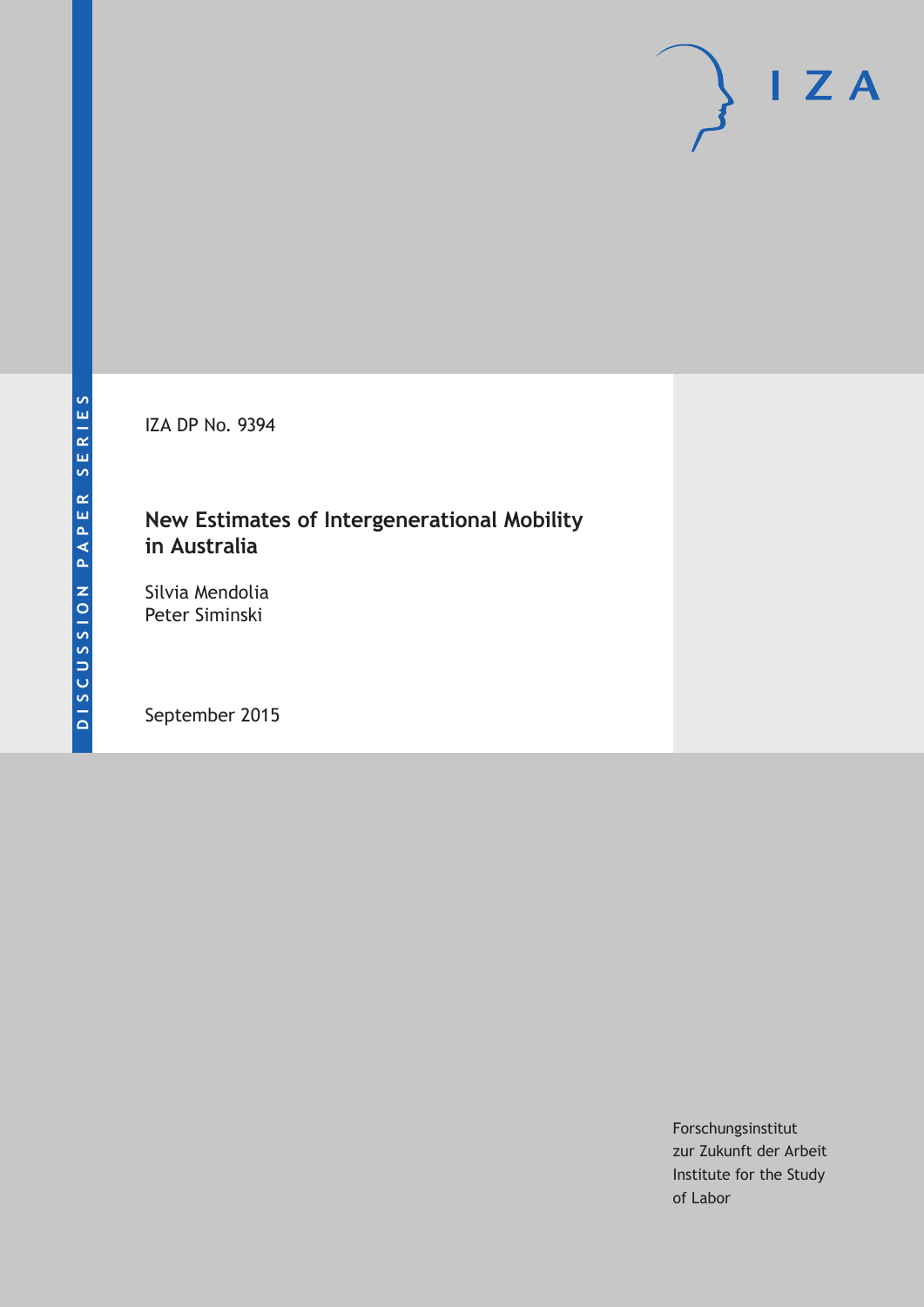# **New Estimates of Intergenerational Mobility in Australia**

### **Silvia Mendolia**

*University of Wollongong and IZA* 

### **Peter Siminski**

*University of Wollongong and IZA* 

Discussion Paper No. 9394 September 2015

IZA

P.O. Box 7240 53072 Bonn Germany

Phone: +49-228-3894-0 Fax: +49-228-3894-180 E-mail: iza@iza.org

Any opinions expressed here are those of the author(s) and not those of IZA. Research published in this series may include views on policy, but the institute itself takes no institutional policy positions. The IZA research network is committed to the IZA Guiding Principles of Research Integrity.

The Institute for the Study of Labor (IZA) in Bonn is a local and virtual international research center and a place of communication between science, politics and business. IZA is an independent nonprofit organization supported by Deutsche Post Foundation. The center is associated with the University of Bonn and offers a stimulating research environment through its international network, workshops and conferences, data service, project support, research visits and doctoral program. IZA engages in (i) original and internationally competitive research in all fields of labor economics, (ii) development of policy concepts, and (iii) dissemination of research results and concepts to the interested public.

IZA Discussion Papers often represent preliminary work and are circulated to encourage discussion. Citation of such a paper should account for its provisional character. A revised version may be available directly from the author.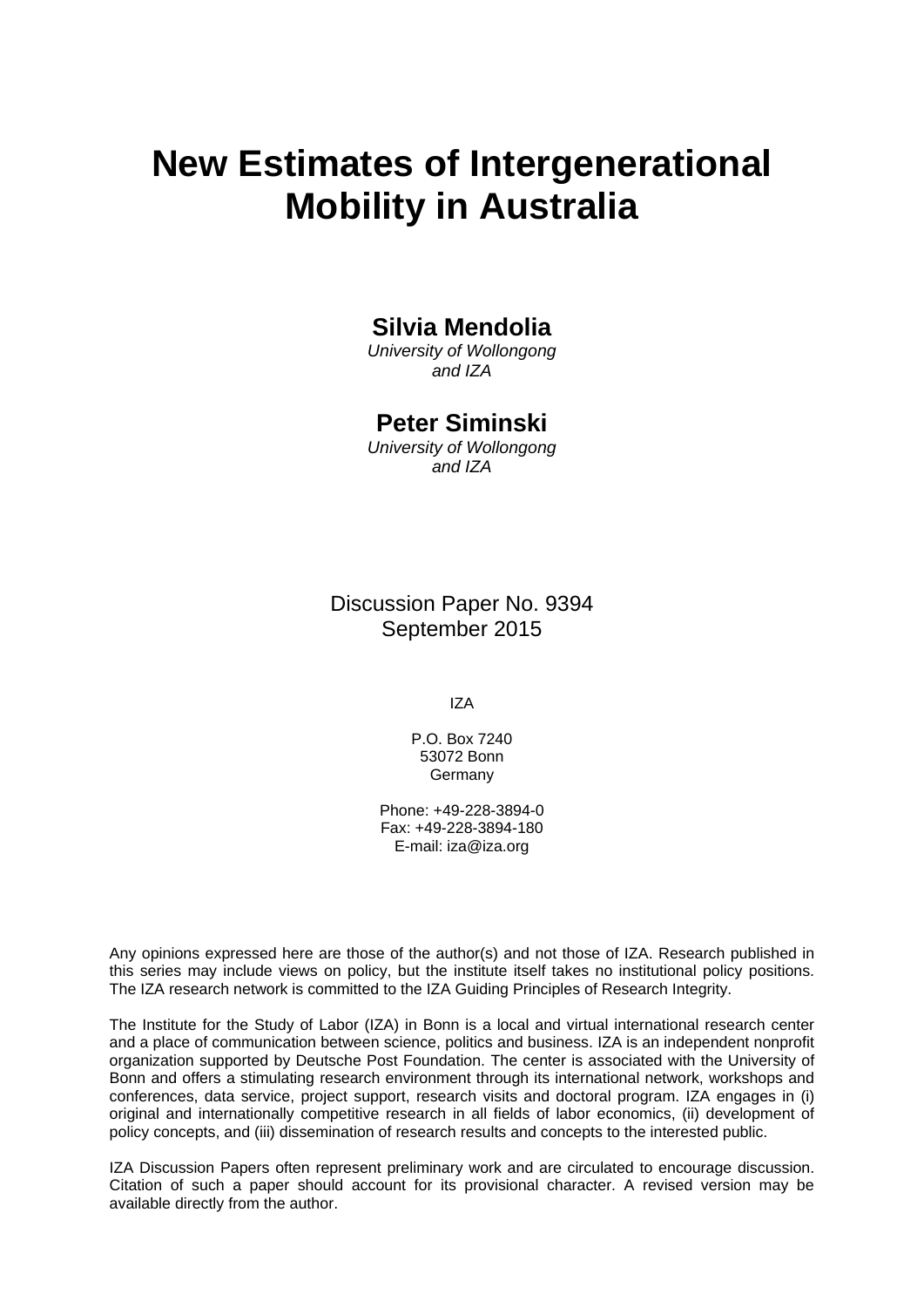IZA Discussion Paper No. 9394 September 2015

## **ABSTRACT**

### **New Estimates of Intergenerational Mobility in Australia1**

We present new estimates of intergenerational earnings elasticity for Australia. We closely follow the methodology used by Leigh (2007), but use considerably more data (twelve waves of HILDA and four waves of PSID). Our adjusted estimates are intended to be comparable to those for other countries in Corak (2013). Our preferred estimate (0.35) is considerably higher than implied by Leigh's study, and is less subject to sampling variation. In an international context, intergenerational mobility in Australia is not particularly high, and is consistent with its relatively high level of cross-sectional inequality.

JEL Classification: J62, J24

Keywords: intergenerational mobility, inequality

Corresponding author:

 $\overline{a}$ 

Silvia Mendolia School of Economics, Faculty of Business Building 40, Room 215 University of Wollongong Wollongong, NSW 2522 Australia E-mail: silvia\_mendolia@uow.edu.au

 $1$  This paper is based on research commissioned by the NSW Government Office of Education  $-$ Centre for Education Statistics and Evaluation (CESE). We thank Bruce Bradbury, Craig Jones, Andrew Leigh and Andrew Webber for discussions and comments on earlier drafts. Thanks also to Andrew Leigh for providing access to his Stata do-files. This paper uses unit record data from the Household, Income and Labour Dynamics in Australia (HILDA) Survey. The HILDA Project was initiated and is funded by the Australian Government Department of Social Services (DSS) and is managed by the Melbourne Institute of Applied Economic and Social Research (Melbourne Institute). The findings and views reported in this paper, however, are those of the authors and should not be attributed to either DSS or the Melbourne Institute, or to the NSW Government.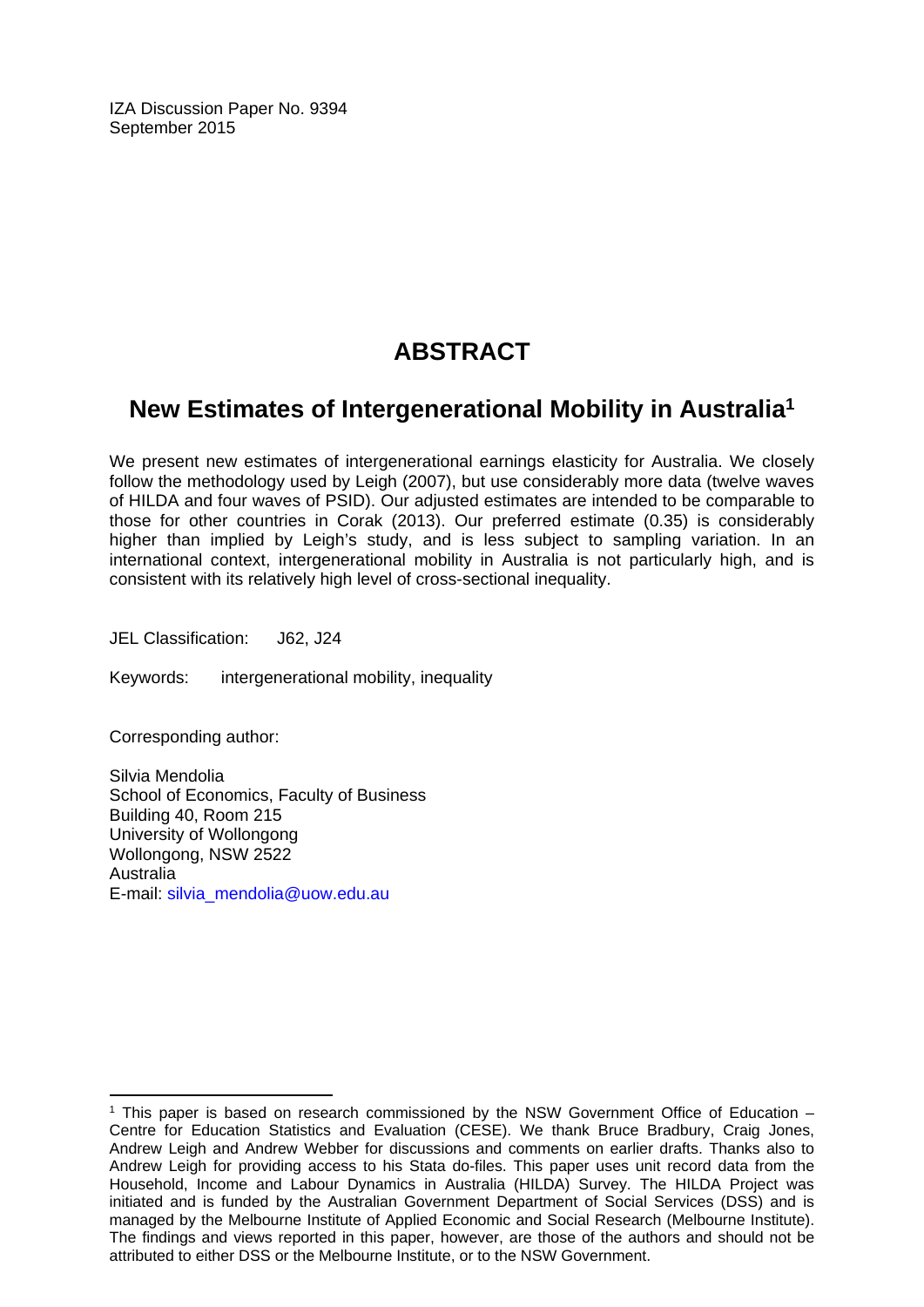#### **1. Introduction**

Economic inequality has been the subject of debate for centuries, with research and analyses spanning from the code of Hammurabi, to the contributions of Plato and Aristotle, St. Thomas Aquinas, J.J. Rousseau, J.S. Mill, and many others. Nowadays, inequality is considered as one of the most urgent social problems. The President of the United States and the Managing Director of the International Monetary Fund Christine Lagarde have declared that tackling raising inequality is a top priority (Atkinson, 2015).

In debates on what can or should be done to address inequality, a key distinction is between equality of outcomes and equality of opportunities. Several political philosophers have discussed this distinction; including John Rawls, Robert Nozick, Amartya Sen, Ronald Dworkin, Richard Arneson, and G.A. Cohen (see Roemer and Trannoy, 2013 for a review).

Inequality (of outcomes) has been rising in most countries for around 30 years. Public opinion surveys suggest a lack of consensus on whether inequality of outcomes is desirable (Atkinson, 2015). This is probably because economic outcomes are partly a function of effort, talent and preferences for work versus leisure and many believe that some differences in economic rewards are justifiable (Atkinson, 2015). American citizens have traditionally been willing to tolerate a higher level of inequality than people living in other developed Western countries, because many people at the bottom of the income distribution believe that they, or at least their children, will be able to climb the income ladder (Benabou and Ok, 2001). On the other hand, a recent survey suggests that Australians would prefer a greater level of equality, and that the perceived level of inequality is lower than the actual level of inequality (Doiron, 2012).

Regardless of public opinion on its desirability, rising inequality has been linked to numerous instrumental concerns. In particular, there is evidence that rising inequality harms social cohesion, economic growth and, equality of opportunity (see OECD, 2015 and its references for a detailed discussion).

2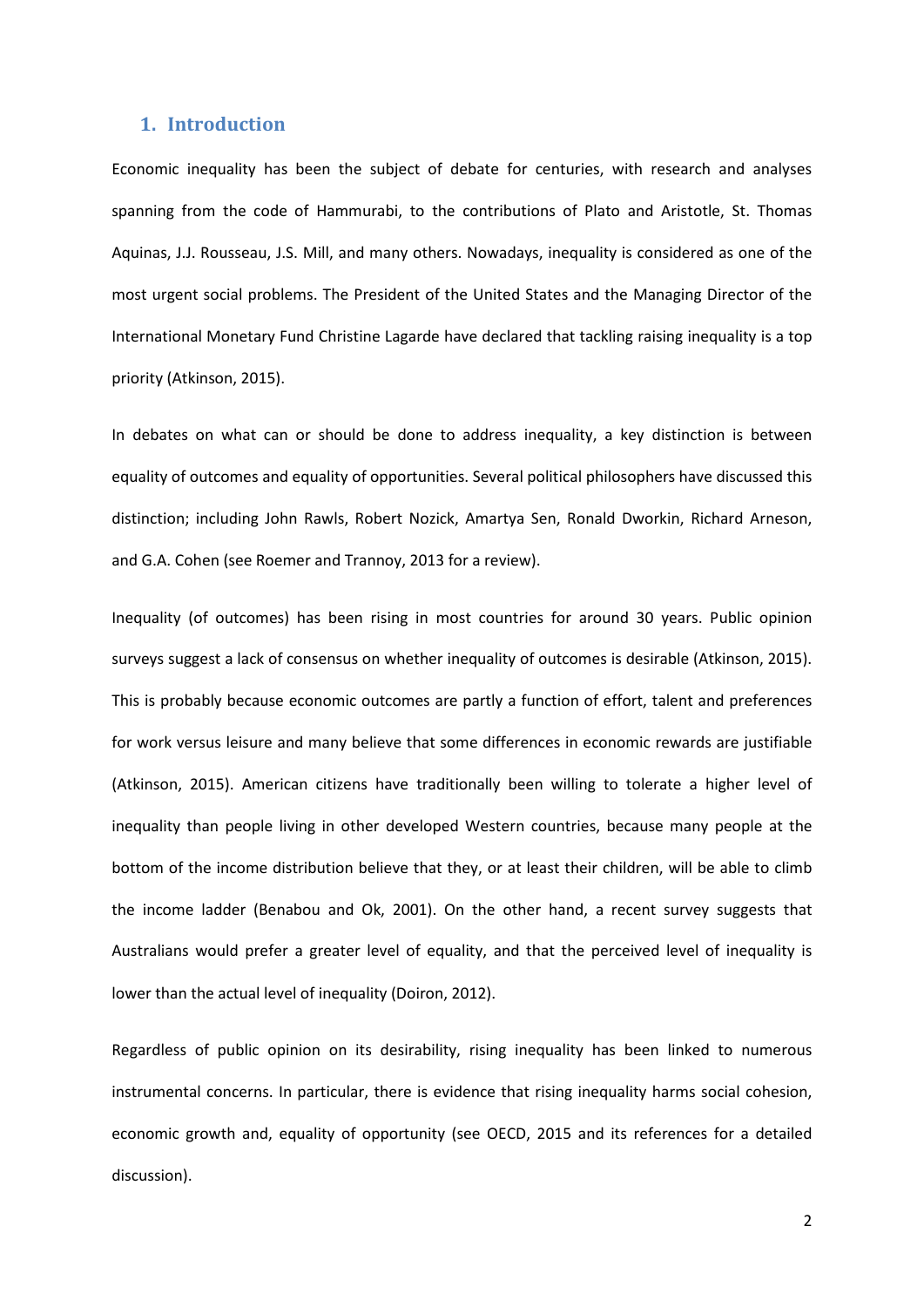Egalitarian societies tend to be more socially cohesive, through lower levels of crime and higher levels of integration, and through social environments that are less hostile and more hospitable (Kawachi et al., 1997; Dunford, 2005). Some have argued that the link between inequality and social cohesion is a mechanism through which higher income inequality harms health, as measured by mortality and stress-related diseases (see for example Wilkinson, 2002, among others).

The relationship between inequality and economic growth stems from limited opportunities for human capital investment for children at the lower levels of the socio-economic distribution (Cingano, 2014). The rise of income inequality between 1985 and 2005 has been estimated to reduce economic growth of the OECD area by almost 5 percentage points (OECD, 2015).

The link between inequality of outcomes and opportunities has recently been studied intensely. Equality of opportunities is a concept frequently used in political speeches and public debates. Metaphors associated with this concept include "levelling the playing field" and "starting gate equality" (Roemer and Trannoy, 2013). Economic opportunities are partly determined by the circumstances of family background, such as parental education, occupation, marital status, region of birth – over which individuals have no control. Equality of opportunities is achieved when these factors do not play any role in achieving economic outcomes. Economists have engaged in debates around equality of opportunities for over three decades. John Roemer (1993, 1998) constructed an algorithm for analysing effectiveness of policies in equalizing opportunities for achieving a particular objective. Several empirical studies have estimated the extent to which opportunities are unequal in various countries (Roemer and Trannoy, 2013).

Whilst equality of opportunity is difficult to directly operationalise and is not equivalent to intergenerational mobility, the two are closely related. In Corak's words "if one number is to summarize the degree to which inequality is transmitted across the generations, just as sometimes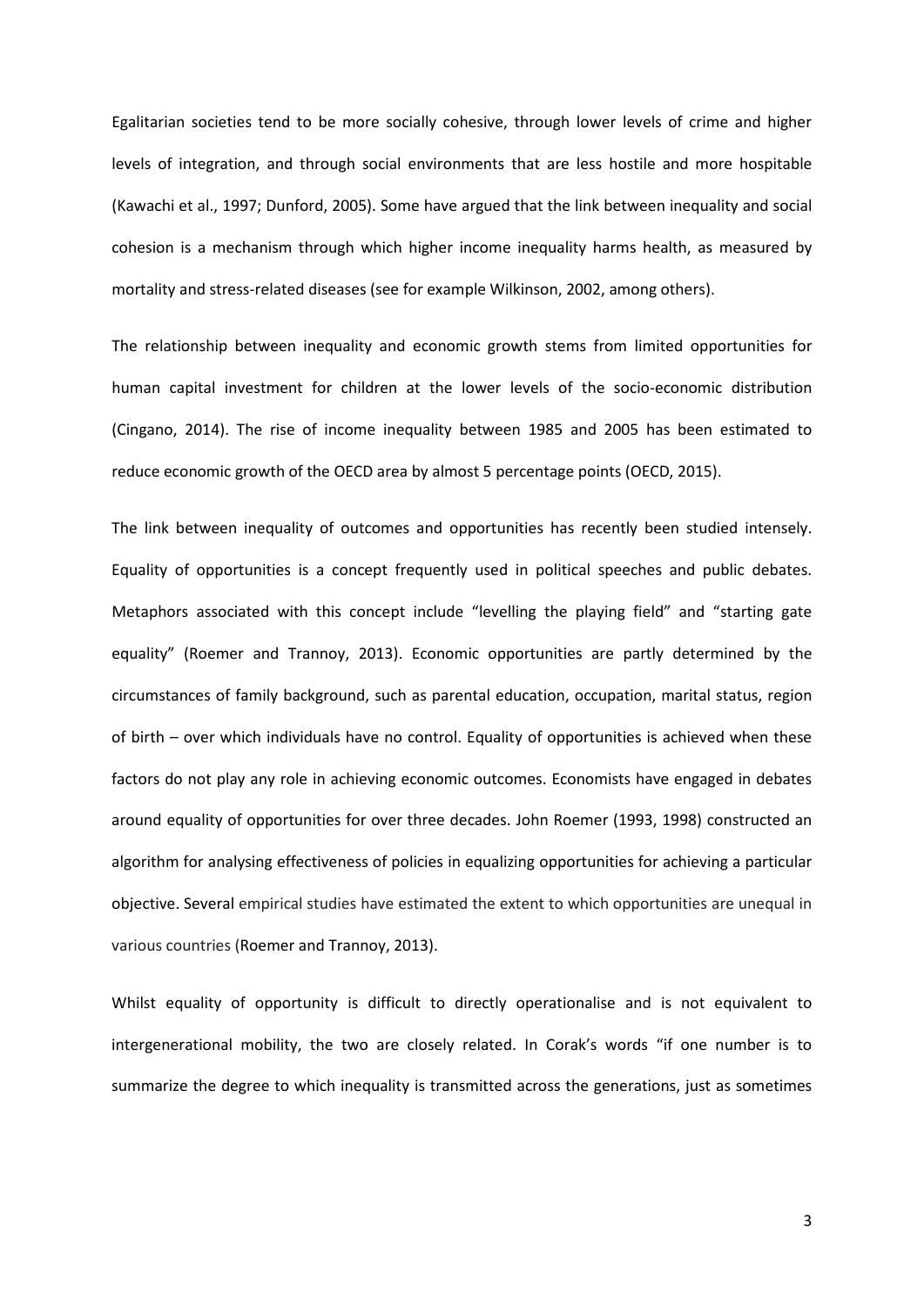one number, like a Gini coefficient, is used to summarize the degree of inequality at a point in time, then the intergenerational elasticity is an appropriate statistic to use" (Corak, 2013: p. 83).<sup>2</sup>

A clear cross-sectional relationship between inequality and intergenerational mobility has been found by several authors in cross-country analyses (Andrews and Leigh, 2009; Bjõrklund and Jäntti, 2009; Blanden, 2013; Corak; 2006; 2013, Ermisch et al. 2012). This relationship was popularized by Alan Krueger in his role as a U.S. presidential adviser, dubbing it the 'Great Gatsby Curve'. The 'Great Gatsby Curve' (reproduced in Figure 1) depicts countries along two dimensions, income inequality (measured by the Gini coefficient) and intergenerational economic mobility (measured by the elasticity between paternal earnings and son's earnings). Countries like Finland, Denmark and Norway show very low levels of inequality as well as a very small intergenerational elasticity of earnings. On the other hand, Italy, United Kingdom and United States are among the most unequal societies, and at the same time are characterised by a very high degree of transmission of economic advantage and disadvantage between fathers and sons.

As suggested by Corak (2013), more income inequality in the present affects the mobility of young people, as family background is likely to play a bigger role in determining adult outcomes, while individual characteristics, such as ability, talent and hard work play a much smaller role. This concept has been expanded by the OECD in several policy documents, emphasising the idea that investments in promoting equality of opportunities, such as education policies, can foster higher economic mobility and, ultimately, economic growth (OECD, 2015). High levels of inequality have been found to have a strong negative effect on levels of education achieved, skills developed, and labour market

<span id="page-5-0"></span> <sup>2</sup> Some argue the merits of intergenerational *correlation* as a better measure of mobility than intergenerational elasticity (see for example Jäntti and Jenkins, 2014). Nevertheless, elasticity is the measure usually used in international comparisons. Further, the additional data required to confidently estimate the intergenerational correlation for Australia are not available to our knowledge. Data limitations are discussed in Section 3.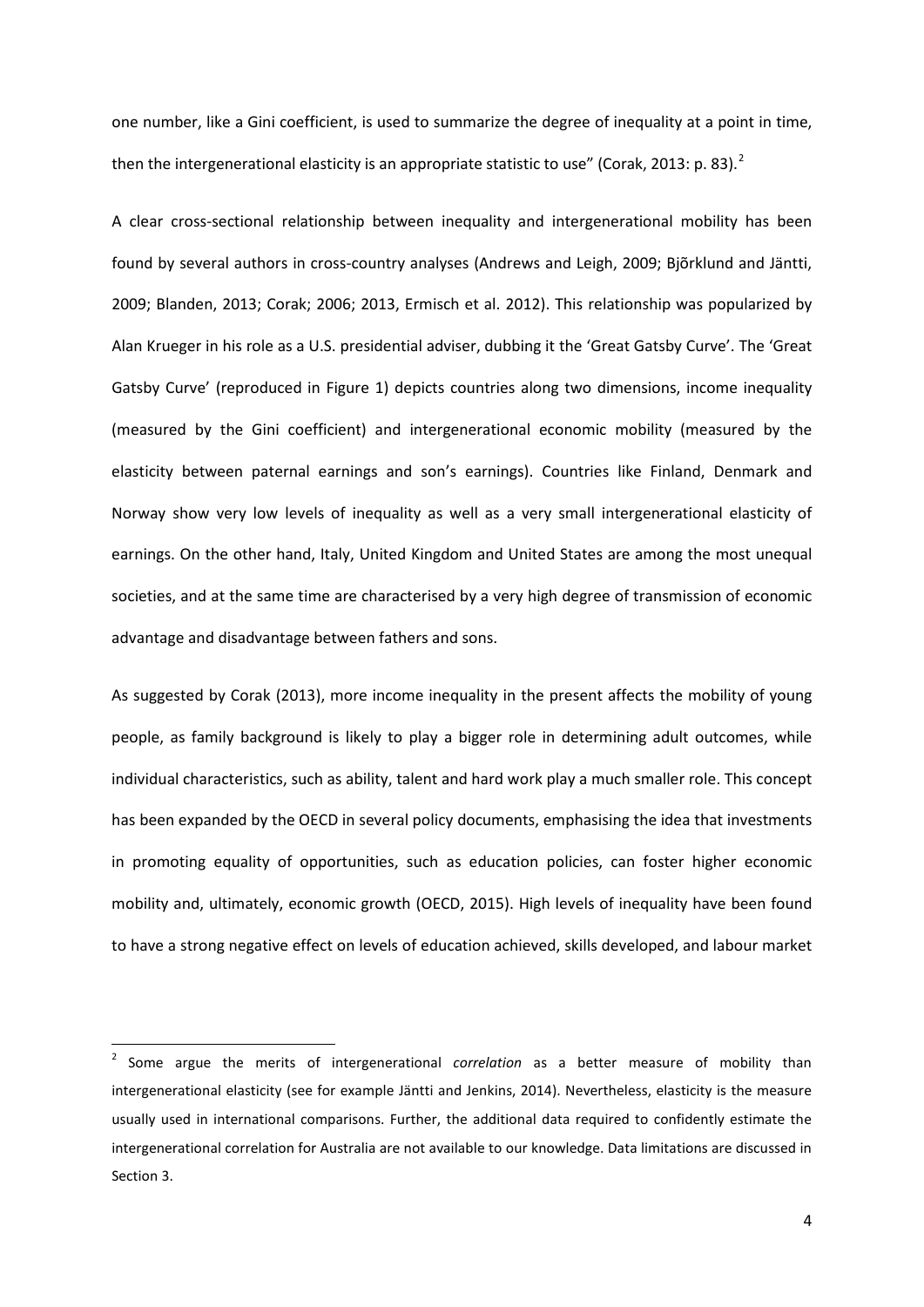outcomes of individuals from low-income families and therefore significantly increase intergenerational education persistence (OECD, 2015).

Inequality has been analysed and debated in Australia in many studies (Saunders, 2004; Leigh, 2013; Wilkins 2014, among many others). Despite a general belief that Australia is an egalitarian society, international comparisons suggest that Australia's level of inequality is slightly higher than the OECD average (OECD, 2015). There are far fewer studies of Australian intergenerational mobility. Of these, Leigh (2007) has been the most influential, and has been used as the basis of numerous intergenerational comparisons (D'Addio, 2007; Ichino et al., 2011; Blanden, 2013; Corak, 2013). Leigh's estimates suggest that Australia is particularly mobile, given its level of inequality. [Figure 1](#page-23-0) (Corak's version of the Great Gatsby curve) shows Australia as an outlier.<sup>[3](#page-5-0)</sup>

We follow Leigh's approach closely in deriving estimates of intergenerational earnings' elasticity, but we use considerably more data, yielding more precise estimates. Specifically, we use twelve waves (2001-2012) of the Household, Income and Labour Dynamics Australia (HILDA) survey rather than one to construct raw Australian estimates. Importantly, Wave 4 (2004), which Leigh used, yields an elasticity estimate that is lower than for any other wave apart from Wave 1. We also use four waves (2001, 2003, 2005 and 2007) of the Panel Study of Income Dynamics (PSID) study rather than one. Our estimated elasticity (0.35) is about 34% larger than implied by Leigh's study, and is less subject to sampling variation. This suggests that Australia's level of mobility is consistent with its level of inequality. And economic mobility in Australia is not particularly high in an international context.

<span id="page-6-0"></span>The remainder of the paper is structured as follows. Section 2 reviews previous Australian work on intergenerational mobility. Section 3 outlines methods and data. Section 4 presents results and Section 5 concludes.

<sup>&</sup>lt;sup>3</sup> Andrews and Leigh (2009) present the first version of the 'Great Gatsby Curve' of which we are aware. In their results, Australia does not have an outlying low intergenerational elasticity. Indeed, the elasticity is slightly higher than the fitted value based on its level of inequality. However, the results in that paper do not seem to have been influential in the subsequent literature, possibly due to the limitations of the data used.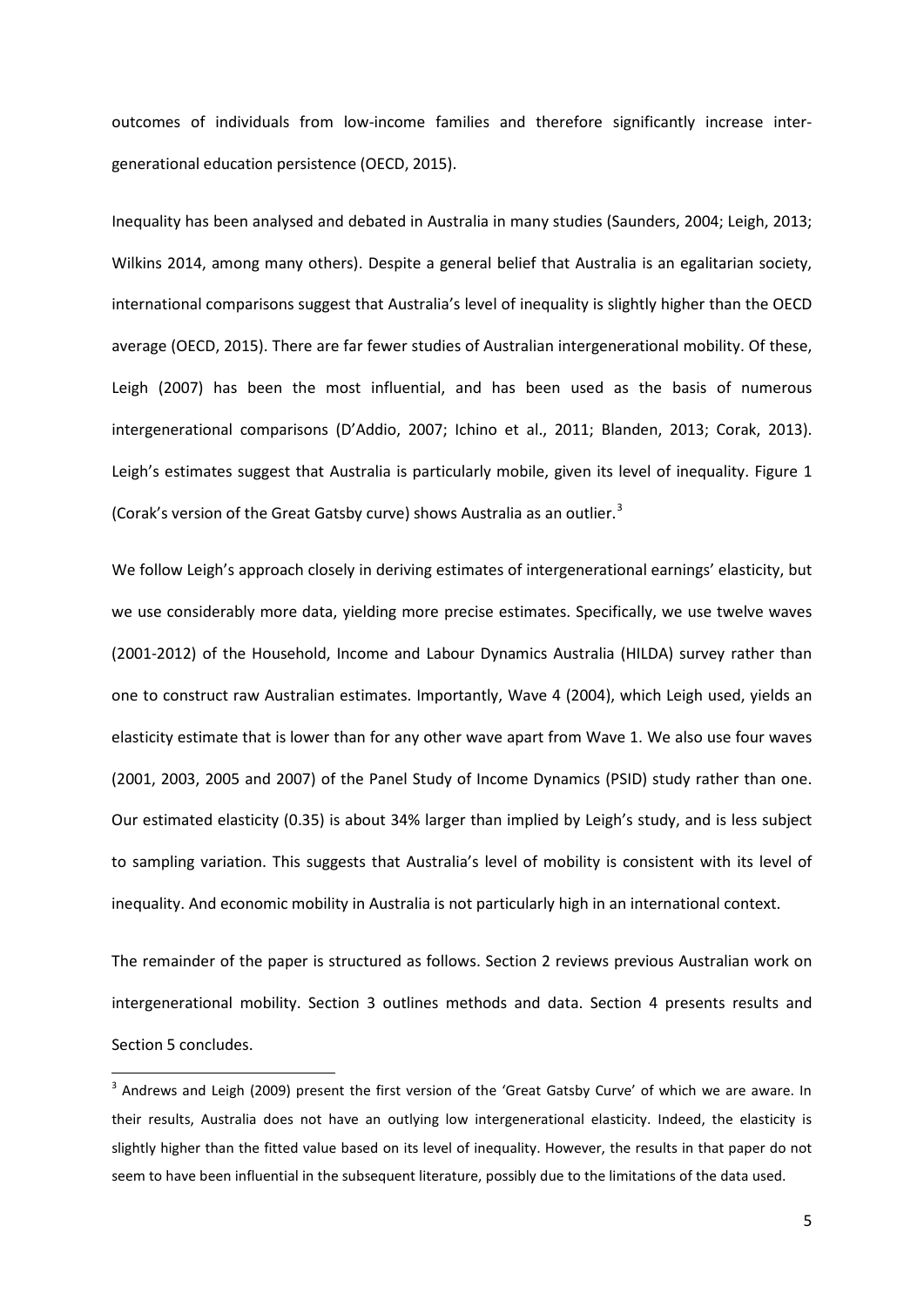# **2. Previous Australian Work on Inequality and Intergenerational Mobility**

There is a substantial empirical literature on inequality in Australia. Recent contributions include Saunders (2004), Johnson and Wilkins (2006), Saunders and Bradbury (2006), Atkinson and Leigh (2007), Doiron (2012), Leigh (2013), Whiteford (2013) and Wilkins (2014). Many of these studies document rising inequality over time. Factors contributing to this increase include demographic changes, labour market trends, earning gaps, education inequality, and the disparity between the income share of the individuals at the top of the income distribution and the rest of the population (Atkinson and Leigh, 2007; Doiron, 2012; Leigh, 2013; Whiteford, 2013). Some studies have considered the roles the tax and transfer system (Whiteford, 2013), the role of housing (Siminski and Saunders, 2004; Saunders and Siminski, 2005), and the role of non-cash government benefits (e.g. Garfinkel *et al.*, 2006).

The emergence of high quality panel data has enabled studies of short-run (year-to-year) mobility. Wilkins and Warren (2012) use HILDA to analyse income mobility between 2001 and 2009. They show that, on average, individuals moved slightly more than two deciles in that period, and over 55% of people that were in the bottom quintile in 2001, remained in the same quintile in 2009. A similar proportion did not move from the top quintile of the income distribution (46%). Overall, few people moved by more than one quintile in the analysed period of time.

However, very limited work has linked income inequality to intergenerational mobility (Andrews and Leigh, 2009; Leigh, 2013) and the analysis of transmission of economic advantage between generations of Australians has received little attention, especially from economists. Most of the existing research comes from literature in sociology, which has focused on mobility across occupations, rather than earnings, and on the determinants of this phenomenon. Some examples are Marks and McMillan (2003), Chester (2015), Redmond et al. (2014).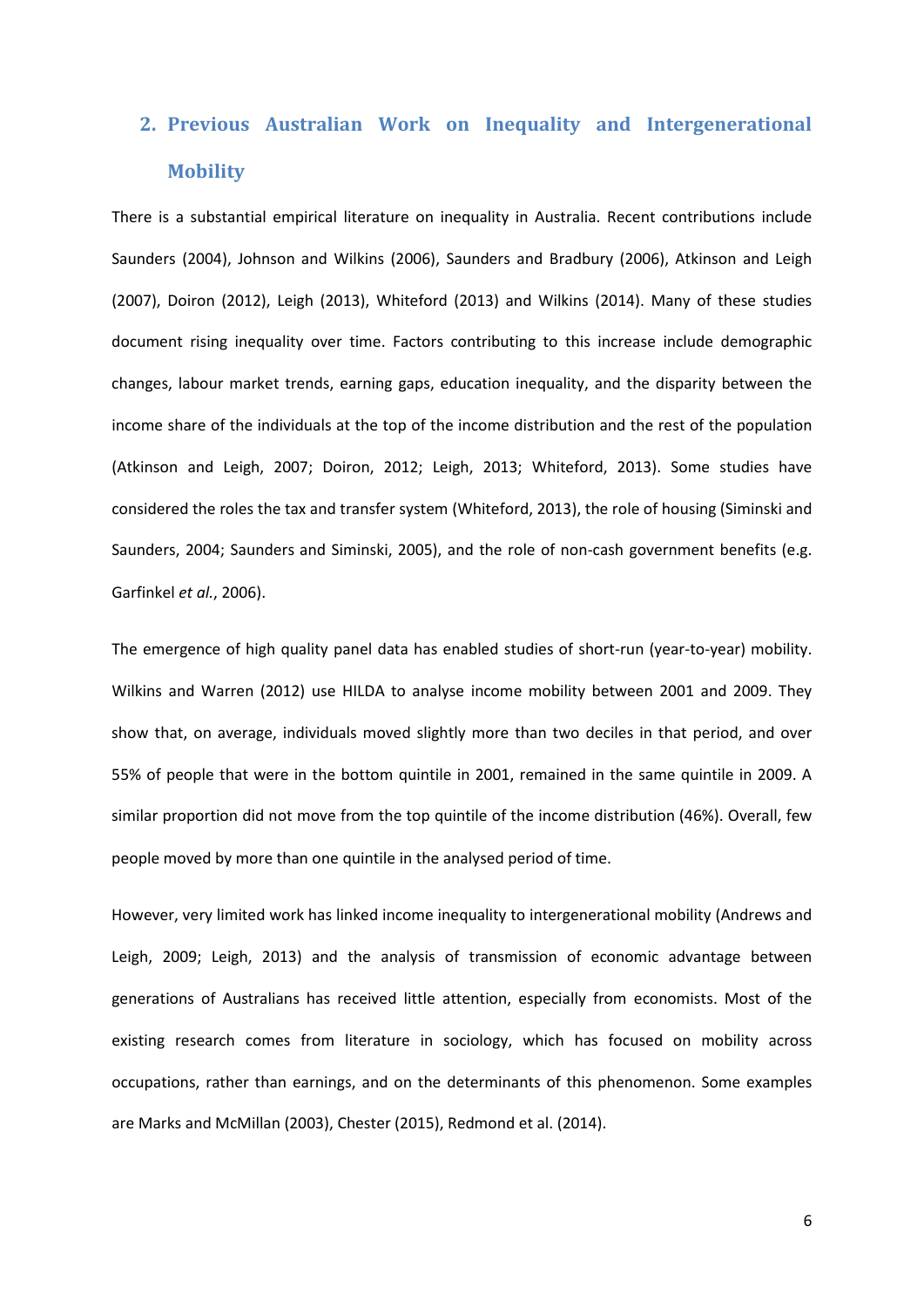Cobb-Clark (2010) presents evidence from the Youth in Focus project, a large project on the intergenerational transmission of disadvantage, and looks in particular at the transmission of income support across generations. Research based on Youth in Focus has shown that young people who grew up in families that receive intense income support are more likely to engage in risky behaviours (Cobb-Clark et al., 2012), have low education and various health problems (e.g. asthma or depression), and these factors are likely to have a negative effect on people's income.

Leigh (2007) calculates intergenerational earnings elasticity combining four surveys conducted in 1965, 1973, 1987 and 2001-2004 and using parental occupation to predict earnings, and compares the level of intergenerational income mobility in the 2000s with the degree observed in the 1960s, and with socio-economic mobility observed in the United States. This work suggests that intergenerational earnings elasticity in Australia has been relatively constant over time and is likely to be in the range of 0.2- 0.3. This is similar to estimates for other OECD countries such as Finland, Canada, Sweden and Germany which have substantially higher intergenerational earnings mobility than other countries such as Italy, the US and the UK (d'Addio, 2007).

In a recent study, Huang et al. (2015) use HILDA and the Longitudinal Labour Force Survey (LLFS) in a two-stage panel regression model. They estimate the intergenerational earnings elasticity in Australia for the period 2001-2013 to lie between 0.11 and 0.30. The major limitation of their approach is to not address the issue of attenuation bias stemming from measurement error that comes with imputing father's income (father's income is not directly observed in any available Australian data source). This implies that their elasticity estimates are likely to be severely biased towards zero and are not internationally comparable. Our own approach to deal with this form of bias, drawing on Leigh (2007) and Corak (2006, 2013), is detailed below.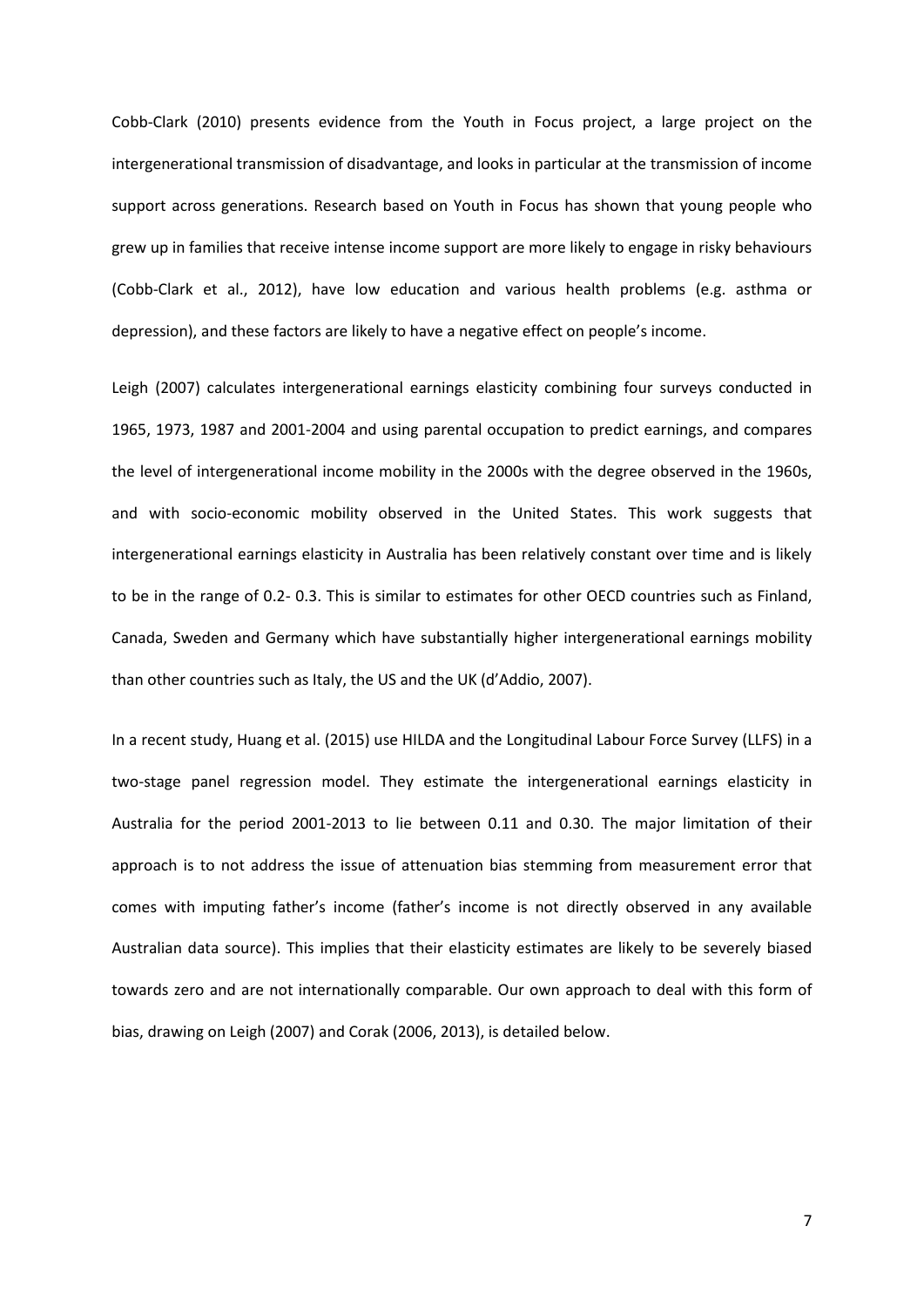#### **3. Methods and Data**

Intergenerational earnings elasticity is a simple and commonly used indicator of the intergenerational persistence of economic advantage. Given microdata on earnings for a representative sample of adult males and for their fathers, intergenerational elasticity  $β$  can be estimated from the following regression model:

$$
\ln Y_i^{son} = \alpha + \beta \ln Y_i^{father} + \varepsilon_i,
$$
\n(1)

where  $Y_i^{son}$  is a measure of the (usually hourly) earnings of each working-age male *i* and  $Y_i^{father}$  is a measure of earnings for the father of each member of the sample. A larger elasticity indicates greater intergenerational persistence. For example, an elasticity of 0.4 suggests that a 10% increase in a father's earnings is associated with a 4% increase in his son's earnings. An elasticity of zero would suggest that individual earnings are unrelated to their father's earnings. The focus on males is motivated by concerns over the complications related to female selection into labour market participation, including differences in participation rates over time and between countries.

Ideally, the measure of earnings (for both fathers and sons) used is 'permanent' earnings – i.e. a measure which summarises earnings capacity across each person's entire working life. Whilst conceptually straightforward, the estimation of such elasticities is complicated by measurement issues and data availability. To estimate permanent earnings, longitudinal data are required which follow two generations across their entire working lives. Such data are available for few countries. But estimates which rely on a single observation of father's current earnings are likely to suffer badly from attenuation bias (i.e. bias towards zero). This is due to two factors which both lead to measurement error in fathers' earnings. The first factor is the strong systematic variation in earnings over the life cycle. Recorded fathers' earnings at a point in time strongly depend on the age of the father at that time. The second source of measurement error is transitory variation in current earnings, which again leads to attenuation bias.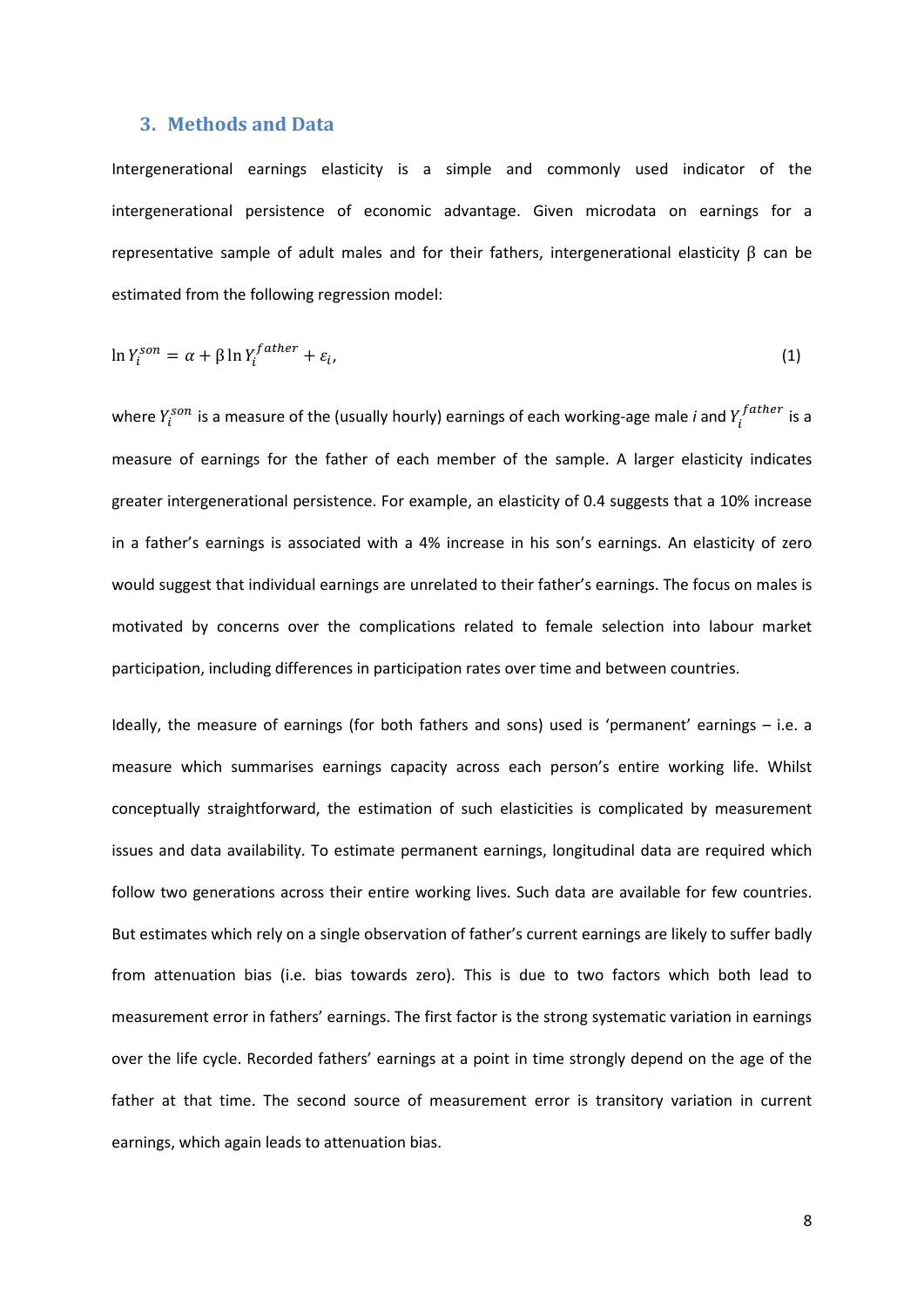In the Australian context (as for many other countries), adequate data do not exist to directly estimate intergenerational earnings elasticity – not even with a single observation of father's earnings, let alone for permanent earnings.<sup>[4](#page-6-0)</sup> Given this, a common strategy in this literature is to estimate the elasticity using the best available alternative approach for the country of interest and also for the United States using a comparable approach. Whilst both estimates are flawed, they are arguably comparable and hence the relative extent of intergenerational mobility can be inferred. Finally, the estimate for Australia is re-scaled in an attempt to account for the apparent bias due to the inferior data. This scaling factor is equal to an externally derived benchmark elasticity estimate for the USA, divided by the estimate derived for the USA using the inferior approach that was also adopted to derive the Australian estimate. This approach is now described in further detail, as applied for our Australian estimates.

Given the characteristics of Australian data, a credible strategy is to impute each father's earnings on the basis of their reported occupation, since occupation data are available as will be described below. Following Leigh (2007), the coefficients of the following model can be estimated using a cross-sectional sample of *sons*:

$$
\ln Y_i = \alpha + \theta' \mathbf{Occ}_i + \pi_1 Age_i + \pi_2 Age_i^2 + e_i ,
$$
\n(2)

<span id="page-10-0"></span>Where Occ is a vector of mutually exclusive occupational category indicators. The estimated coefficients from this regression are then used to impute earnings for each father (ln  $\widetilde{Y}_t^{f\bar{a}ther}$ ) on

<sup>&</sup>lt;sup>4</sup> Sons' and fathers' earnings are both directly observed in HILDA only for those who were co-residing in at least one wave of the survey, and both have reported earnings in at least one wave. Given the relatively short length of the HILDA panel, there are few such cases. It would be possible to select a sample of younger sons (say, men aged 25-29) whose own earnings are observed in later waves and whose fathers are also included in the respondent sample. Direct estimates of intergenerational elasticity could be calculated for such a sample. Such estimates would be subject to large sampling variability due to the small sample size, and they may not be indicative of intergenerational mobility for the broader population. This strategy has not been pursued here, but it will become more attractive as HILDA continues to mature.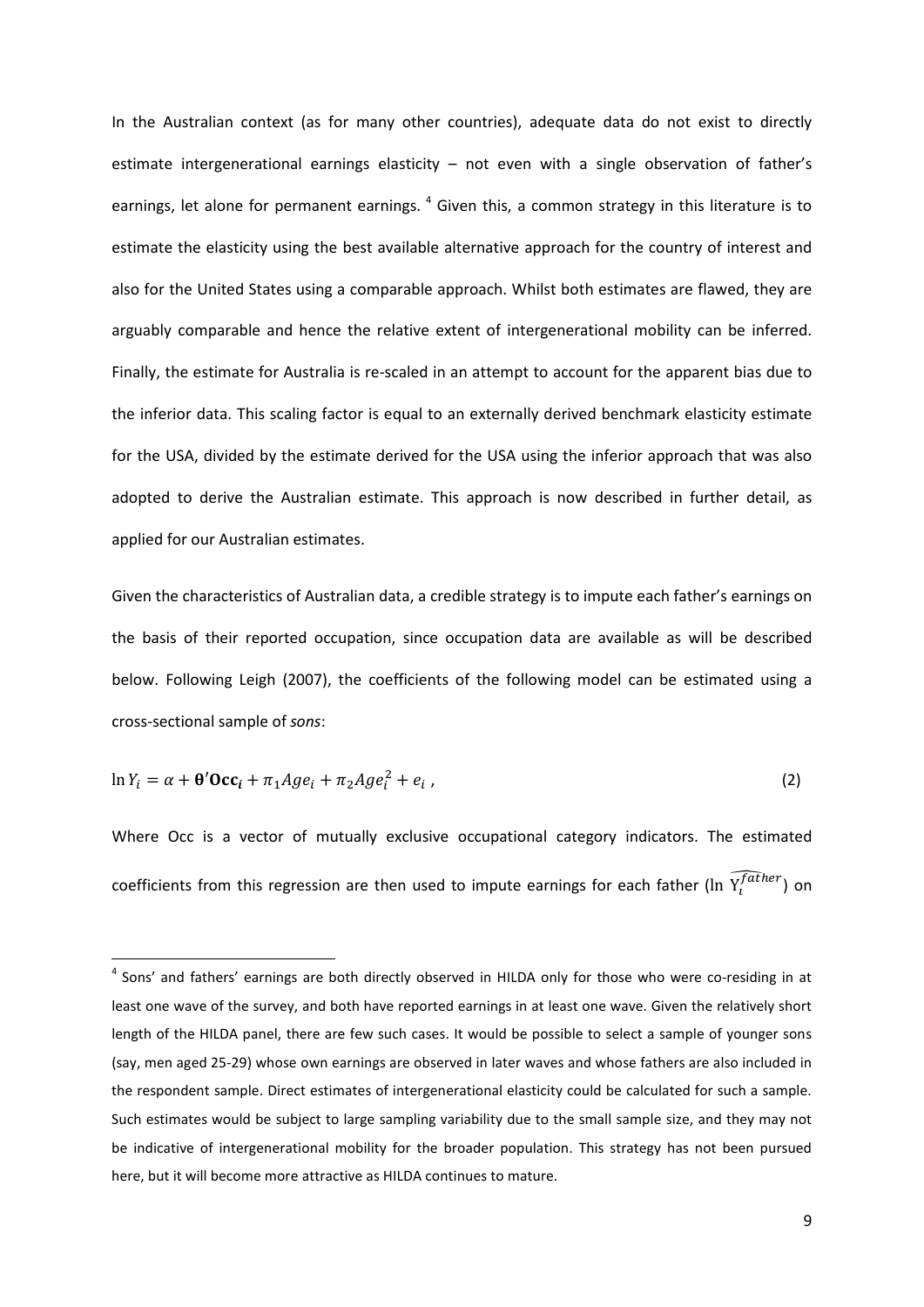the basis of the fathers' occupation. Father's age is held constant at 40 in the imputation in order to remove any life-cycle variation from the measure of father's earnings. That is,

$$
\ln \widehat{Y_i^{father}} = \hat{\alpha} + \widehat{\theta} \text{Occ}_i^{father} + \hat{\pi}_1 40 + \hat{\pi}_2 1600 ,
$$
\n(3)

using the estimated parameters ( $\hat{\alpha}$ ,  $\hat{\theta}$ ,  $\hat{\pi}_1$  and  $\hat{\pi}_2$  ) from (2). This imputed value (ln  $\widetilde{Y}_l^{father}$ ) is then used as a regressor in the intergenerational earnings regression. Since a credible measure of permanent child earnings is also unavailable, current earnings is used. And since current earnings are recorded at various ages, we also control for a quadratic in sons's age to improve precision and to remove any bias caused by a correlation between child's age and father's occupation. The estimating equation is therefore:

$$
\ln Y_i^{son} = \alpha + \beta \ln \widehat{Y_i^{father}} + \gamma_1 Age_i^{son} + \gamma_2 (Age_i^{son})^2 + \varepsilon_i,
$$
\n(4)

In  $\bar{Y}_l^{father}$  should be seen as a crude approximation of fathers' earnings. Its derivation assumes that the occupational earnings structure amongst the sample of children is the same as the occupational earnings structure a generation earlier. It also ignores: variation in earnings within occupation; changes in occupation across fathers' life course; and possible misreporting of fathers' occupation. Direct use of this measure, for example in intergenerational transition matrices, should be done very cautiously and arguably should be avoided completely. But if the same approach is used to generate corresponding US estimates, then perhaps the bias will be similar for both countries. The adjusted estimate for Australia ( $IGE_{AUS}$ ) is thus:

$$
\widehat{IGE}_{AUS} = \widehat{\beta}_{AUS} \frac{IGE_{USA\, benchmark}}{\widehat{\beta}_{USA}}
$$

This estimate of  $IGE_{AUS}$  can be compared to published estimates derived by Corak (2013) for numerous other countries, if one uses the same  $IGE_{USA\ benchmark}$  as used by Corak, which is 0.473, based on Grawe's (2004) estimate.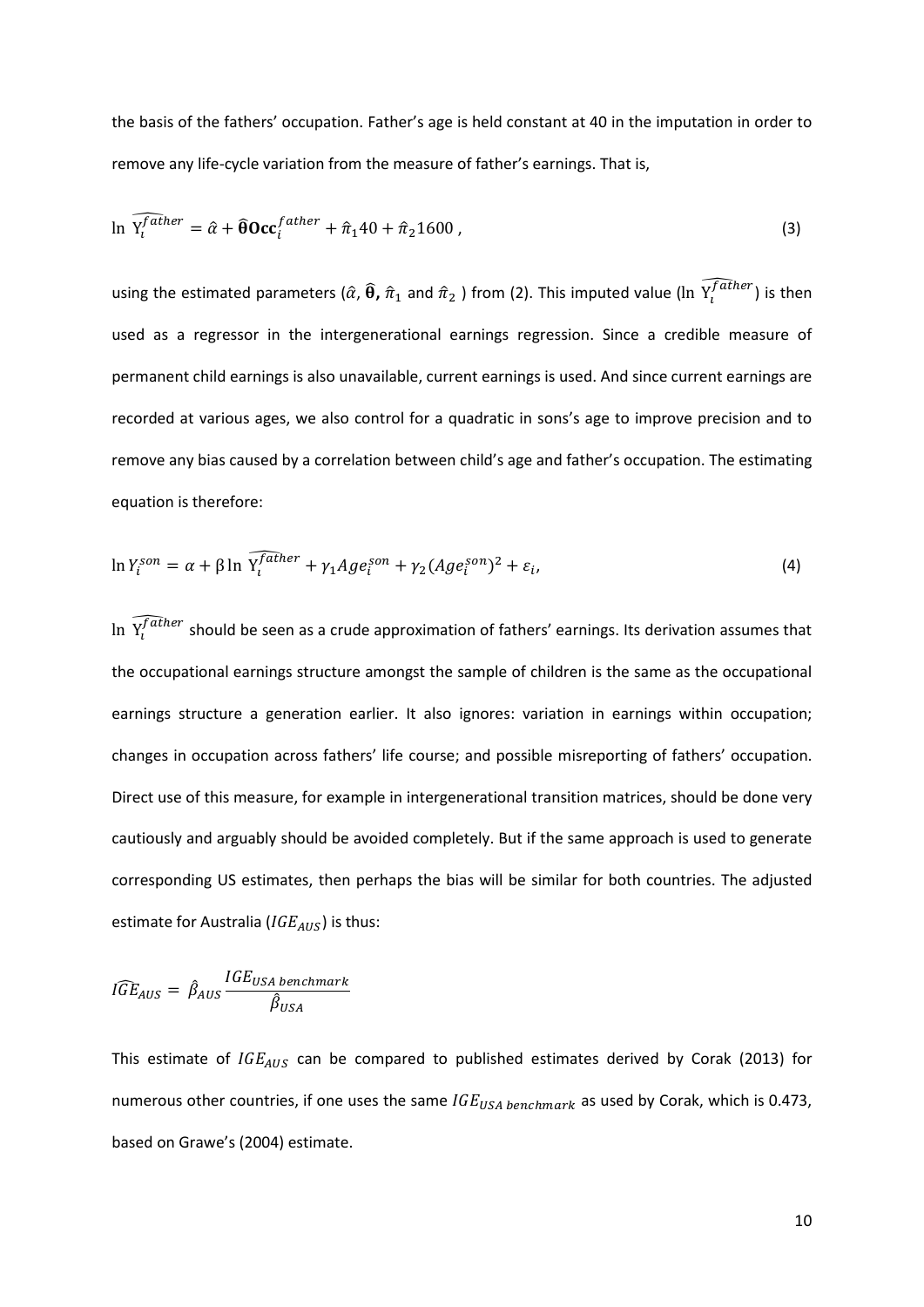Whilst there is a substantial literature which uses such methods, the issue of statistical inference has arguably been insufficiently discussed. The appropriate method for calculating standard errors for  $IGE_{AUS}$  perhaps depends on its purpose.  $\beta_{AUS}$  and  $\beta_{USA}$  are both subject to sampling variation.  $IGE<sub>USA benchmark</sub>$  was also estimated in an empirical study and that estimate is itself subject to sampling variation. If one is primarily interested in the size of  $I\widehat{GE}_{AUS}$ , then all three sources of sampling variation should be taken into account in deriving its standard error. However, we argue that the absolute magnitude of this estimate is not of primary importance. More important is how it compares with those of other countries. Therefore we treat  $IGE_{USA\, benchmark}$  as an arbitrary scalar (which was applied to each of Corak's estimates for various countries). For this reason, we show standard errors that account for the variance of both  $\beta_{AUS}$  and  $\beta_{USA}$ , but not the variance in the estimate of  $IGE_{USA\, benchmark}$ . The standard error of  $IGE_{AUS}$  is derived using a 'delta-method' approach, which draws on a first-order Taylor Series expansion to estimate the variance of the ratio

of two independent random variables:  $Var\left(\frac{\hat{\beta}_1}{\hat{\beta}_2}\right)$  $\left(\frac{\widehat{\beta}_1}{\widehat{\beta}_2}\right) = \frac{Var(\widehat{\beta}_1)}{\widehat{\beta}_2^2} + \frac{\widehat{\beta}_1^2 Var(\widehat{\beta}_2)}{\widehat{\beta}_2^4}$  $\frac{\overline{a} + \overline{b} + \overline{c}}{\widehat{b}_2^4}$  Standard errors for the Australian and US estimates which draw on pooled data (across waves) also account for clustering within individuals.

The Australian component of the analysis draws on the Household, Income and Labour Dynamics in Australia (HILDA) Survey, which is a representative longitudinal study of the Australian population that commenced in 2001. A total of 13,969 individuals in 7,682 households were interviewed in wave 1 through a combination of face-to-face interviews and self-completion questionnaires, for all members of households aged 15 years old and over. Members of households included in wave 1 have subsequently been survey annually, along with any new members of any households which they form. A general top-up sample of around 2000 new households was added in 2011 (Wave 11).

The results for the United States are derived using the same methods, applied to the 2001, 2003, 2005 and 2007 waves of the Panel Study of Income Dynamics (PSID). The PSID is the longest running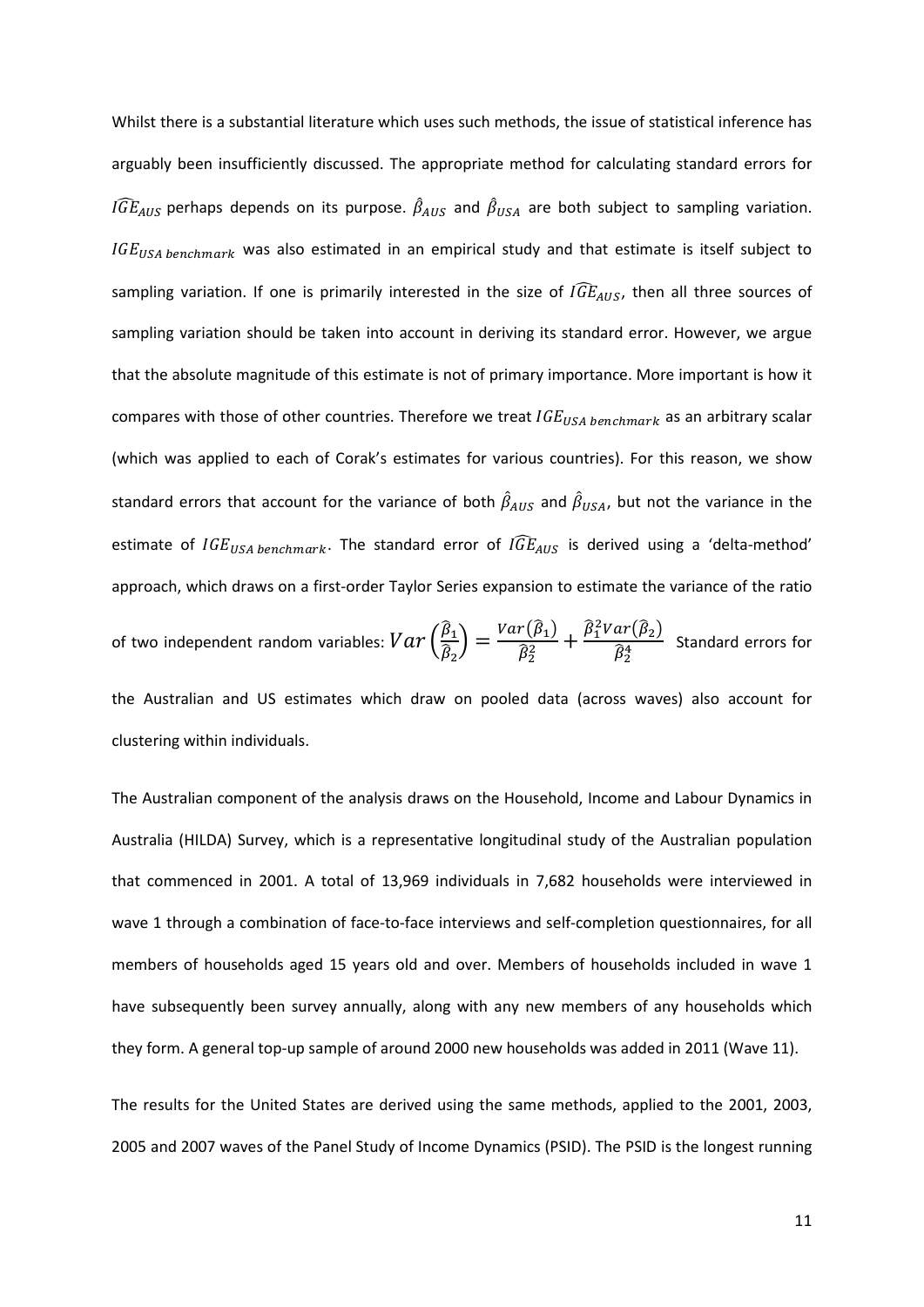longitudinal household survey in the world. This study began in 1968 with a sample of over 18,000 individuals living in 5,000 families and selected to be representative of the United States population. The PSID followed these individuals and their descendants. The initial PSID sample also included a low-income oversample from the Survey of Economic Opportunities (SEO). We followed Lee and Solon (2006) and Leigh (2007) and excluded this sample from our analysis. In 1990 and 1992, a Latino sample was added to the PSID, and in 1997 and 1999, an immigrant sample was added. Following Leigh (2007), these additional samples were included in our analysis. Consistent with the analysis conducted in Leigh (2007), we used the Cross-National Equivalent File version of the PSID (see Burkhauser et al., 2001 for an explanation of the background of the CNEF) and merged it with the information from PSID where respondents were asked for their fathers' occupation when they were growing up. Occupations were 3-digit codes, using the 1970 occupational coding system and fathers were spread across 465 occupations. The analysis used individual labour earnings (coded as i11110 by the CNEF), divided by hours worked.

For both the Australian and US analysis, responding person sampling weights are applied and the sample is limited to men (sons) aged between 25 and 54 years of age, with positive earnings. Also excluded are observations which have a non-positive sampling weight, and those with missing occupation or missing father's occupation.

In HILDA, the full sample of 25-54 years old men is 44,952 observations across waves. Of these, 15,421 have no recorded earnings (due mainly to self-employment and non-employment). Of the remaining sample, 2,520 have no recorded father's occupation and an additional 139 have a nonpositive sampling weight. After applying the exclusions, we are left with 26,872 observations in the estimation sample, or 60% of all 25-54 males in the full HILDA sample.

In PSID, the full sample of 25-54 years old men is 12,259 observations across waves. After excluding individuals without recorded earnings, father's occupation or sample waves, we are left with 5,767 observations, or 47% of all 25-54 males in the fill PSID sample.

12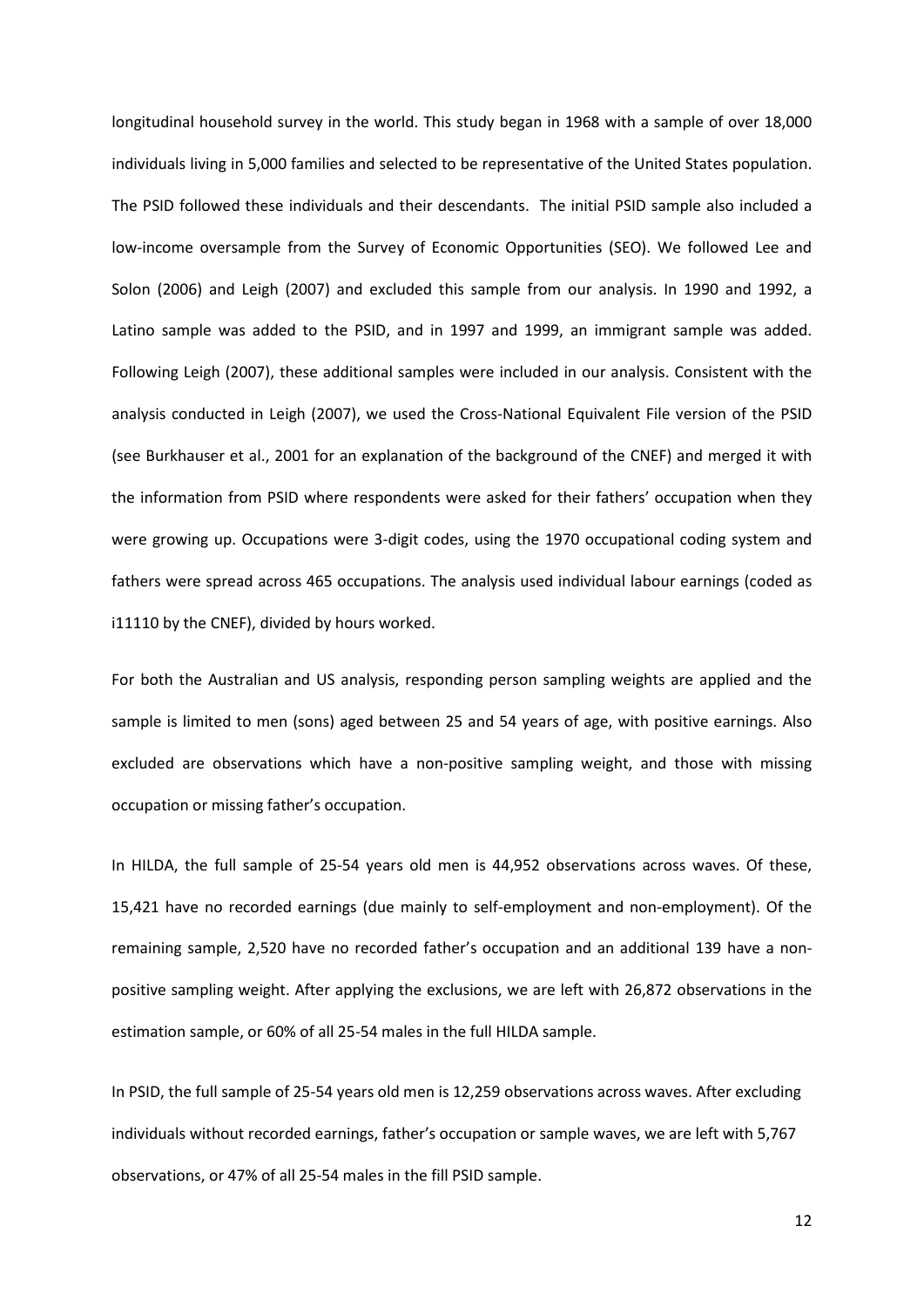#### **4. Results**

The main results are conveyed in [Figure 2.](#page-24-0) [Table 2](#page-22-0) shows these same results in more detail. The upper panel of [Figure 2](#page-24-0) shows raw estimates of the intergenerational earnings elasticity using each wave in HILDA separately and with all waves pooled. These are estimated using the imputed father's earnings approach.<sup>[5](#page-10-0),[6](#page-14-0)</sup> The far-right data point is the preferred estimate, derived from the pooled sample, shown with a robust 95% confidence Interval that accounts for within-individual error correlation. This pooled estimate (0.227) is 30% higher than the Wave 4 estimate (0.174).

The middle panel shows comparable estimates for the USA using the PSID. These are estimated using the 2001, 2003, 2005 and 200[7](#page-14-1) waves individually, and with the four waves pooled.<sup>7</sup> We were unable to reproduce Leigh's 2001 PSID estimates, and our sample size (1,404 observations) is around four times larger than his, and is similarly large in the other waves. $8$  The estimates vary little between years. Our preferred estimate is 0.306, from the pooled analysis.

The higher estimates for the pooled HILDA analysis, combined with the lower estimates for the pooled PSID analysis suggest that intergenerational elasticity in Australia is more similar to the USA than implied by Leigh's estimates. However, the new estimate for the USA remains 35% larger than for Australia, and the difference is statistically significant ( $p = 0.049$ ).

<sup>&</sup>lt;sup>5</sup> The estimates derived from the pooled sample use a within-wave imputation of fathers' earnings (i.e. for each observation, the imputed father's wage was the same in the pooled analysis as it was in the analysis of each wave individually.) The pooled regression is augmented with wave fixed effects to account for any systematic changes between waves in sons' earnings.

<span id="page-14-0"></span> $6$  There is a slight discrepancy in the results we show for 2004 (0.174) and Leigh's published estimate (0.181). This is mostly explained by a change in the occupational classification within HILDA. Leigh's analysis uses the 4 digit ASCO 1997 classification. This classification is not available subsequent to the 2006 wave of data. Instead we use 4-digit ANZSCO 2006, which is available for all waves. However, when we use ASCO 1997, the estimate for 2004 increases to 0.178. The remaining discrepancy (0.003) is likely due to revisions to the data that are applied between HILDA releases.

<span id="page-14-1"></span> $<sup>7</sup>$  Later PSID waves are not vet available in CNEF.</sup>

<span id="page-14-2"></span> $8$  In personal correspondence, Dr Leigh indicated that he may have inadvertently restricted the sample to the cohort born between 1951 and 1959.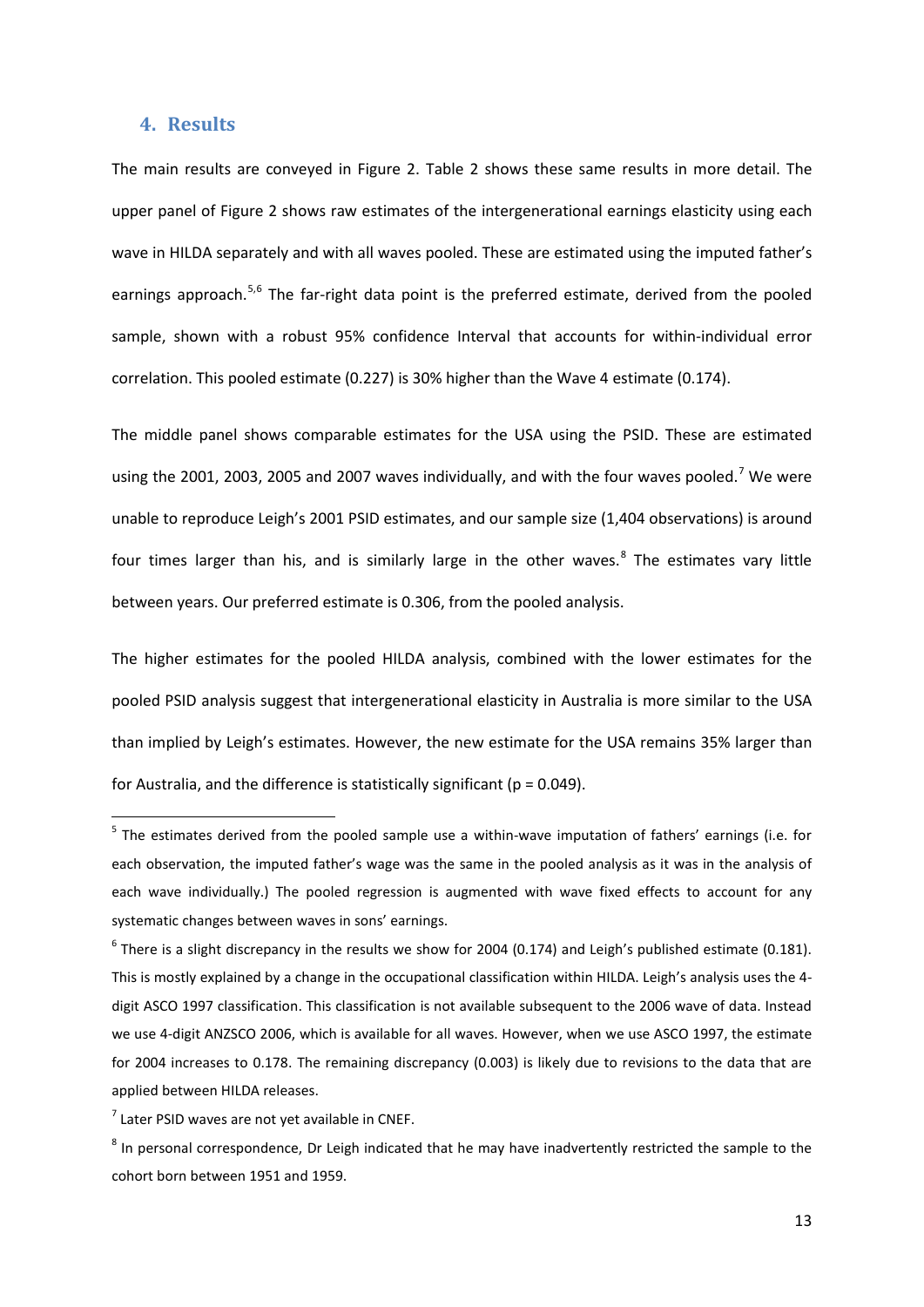The lower panel of [Figure 2](#page-24-0) shows the HILDA estimates for each wave after applying the Corak-style (2006; 2013) adjustment (described in Section 3), which draws on our pooled PSID elasticity estimate of 0.306 instead of Leigh's 0.325. The 95% Confidence Intervals shown are based on a standard error calculation which accounts for the variance of both the HILDA and PSID estimates.

These results suggest that Australia's intergenerational elasticity is considerably higher than previous studies. Our preferred estimate (0.35) is the pooled estimate, since it draws on the most data and hence is less subject to sampling error. This is close to the fitted line in Figure 1, and is 34% larger than Corak's published estimate drawing on Leigh. This means that 10% higher earnings for a father are associated with 3.5% higher earnings for his son.

#### **5. Conclusion**

This study has analysed intergenerational mobility in Australia, and has generated new estimates of earnings elasticity using HILDA data. We have updated the estimates of Leigh (2007) by following the same approach but using considerably more data, yielding more precise estimates. Specifically, we used twelve waves (2001-2012) of HILDA, rather than one, to construct estimates of intergenerational mobility and we also use four waves of the Panel Study of Income Dynamics (PSID) study rather than one.

Our analysis is performed by imputing father's earnings on the basis of their reported occupation, since detailed occupation data are available in HILDA. The estimates for Australia are re-scaled in order to account for likely attenuation bias due to the imputation. The scaling factor is constructed in a way that makes the estimates comparable to those estimated by Corak (2013) for other countries. We have also proposed an approach to statistical inference that is appropriate for international comparisons of intergenerational elasticity.

14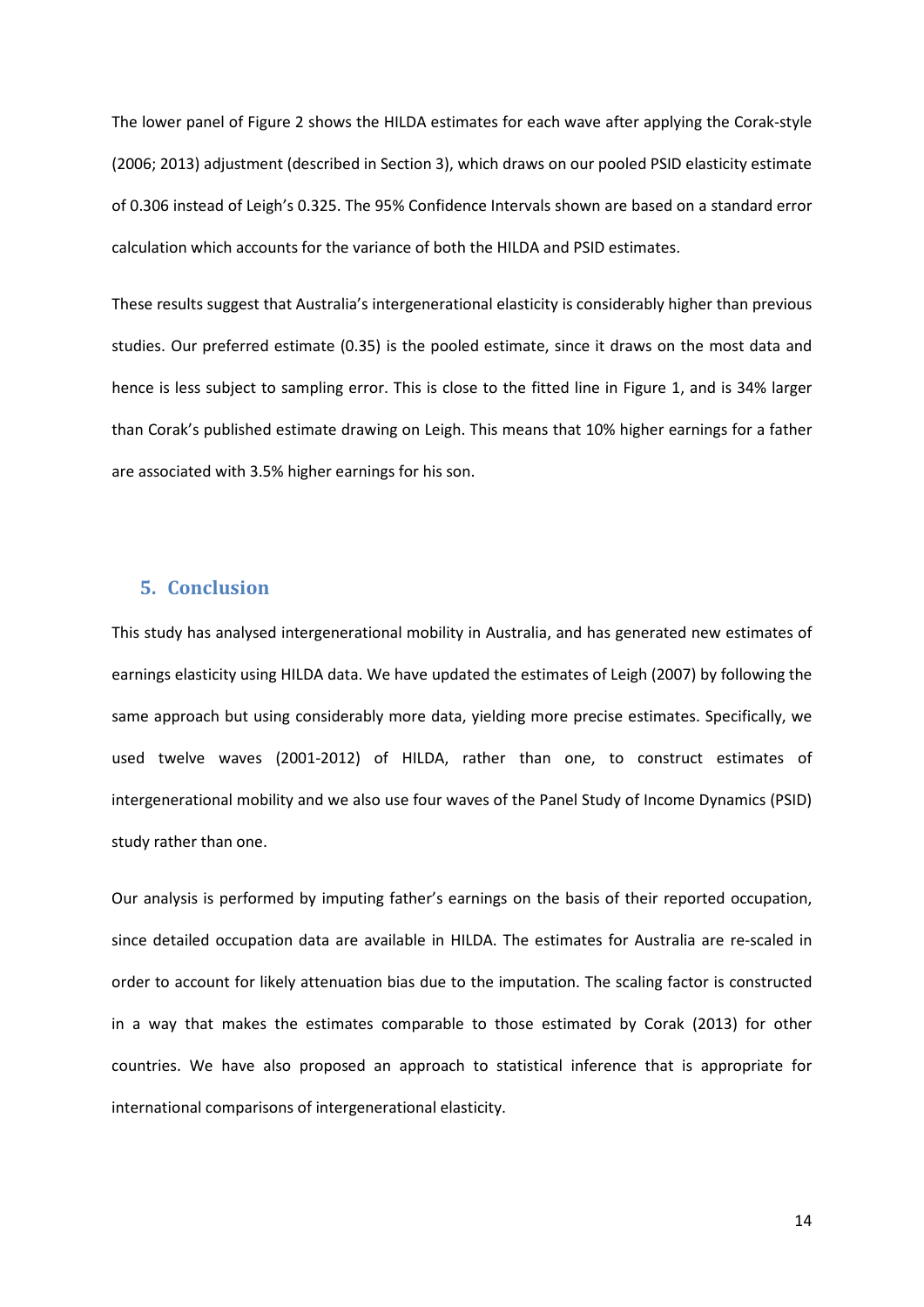Our preferred estimate for the intergenerational earnings elasticity in Australia is 0.35, which is considerably higher than the estimate in Leigh (2007), which was in turn the basis of Corak's (2013) estimate. Our higher estimate is consistent with Australia's level of income inequality, as depicted in the so-called 'Great Gatsby Curve' (Figure 1). It suggests that a 10 percent increase in father's earnings is associated with a 3.5 percent increase in son's earnings. Combining this result with the estimates reported in Corak (2013), we conclude that Australia is not particularly mobile in an international context. It is less mobile than the Scandinavian countries, as well as Germany, Canada and New Zealand, but is more mobile than France, Italy, United States and United Kingdom.

#### **References**

Andrews, D. and Leigh, A. (2009) 'More inequality, less social mobility', *Applied Economics Letters*, 16, 1489-1492.

Atkinson, T. (2015) Inequality. What can be done? Harvard University Press. Boston.

Atkinson, A. B., Leigh, A. (2007) 'The Distribution of Top Incomes in Australia', *The Economic Record*, 83, 247-261.

Benabou R., Ok, E. (2001) 'Social Mobility and the Demand for Redistribution: the POUM Hypothesis', *The Quarterly Journal of Economics,* 116, 447-487.

Björklund, A. and Jäntti, M. (2009) 'Intergenerational Income Mobility and the Role of Family Background' Chap. 20 in Salverda, W., Nolan, B., Smeeding, T.M.*The Oxford Handbook of Economic Inequality*, Oxford University Press.

Blanden, J., P. Gregg and Macmillan, L. (2007) 'Accounting for intergenerational income persistence: noncognitive skills, ability and education', *Economic Journal*, 117, C43-C60.

Blanden, J. (2013) 'Cross-country ranking in intergenerational mobility: a comparison of approaches from economics and sociology', *Journal of Economic Survey,* 27, 38-73.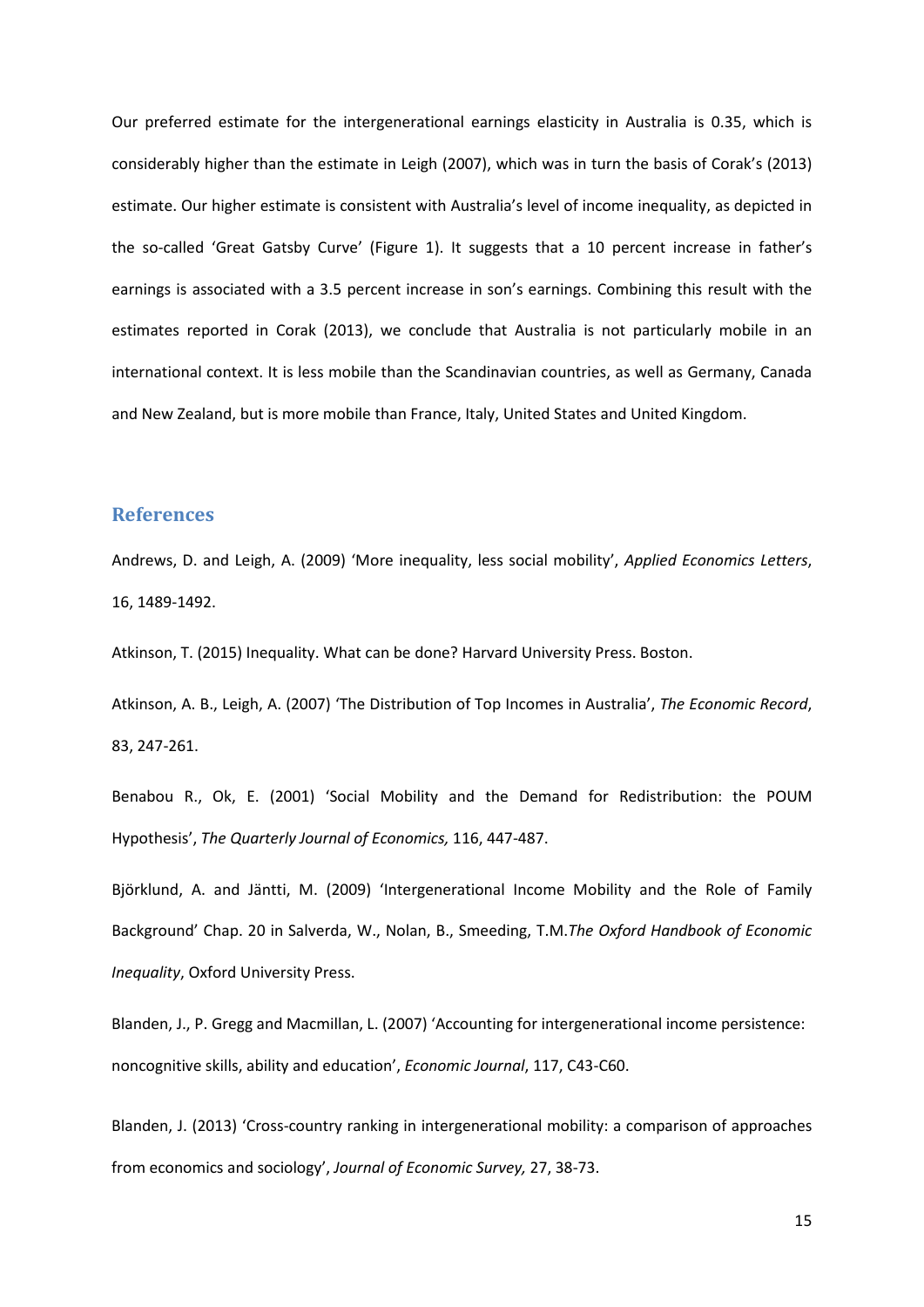Blanden, J. and Macmillan L. (2014) 'Education and intergenerational mobility: Help or hindrance?' Institute of Education. University of London. DoQSS Working Paper 14-01.

Brunori, P., Ferreira, F.H.G., Peragine, V. (2013) 'Inequality of Opportunity, Income Inequality and Economic Mobility: Some Inter- national Comparisons.' Policy Research Working Paper 6304, World Bank, Development Research Group.

Burkhauser, R.V., Butrica, B.A., Daly, M.C. and Lillard, D.R. 2001. 'The Cross-National Equivalent File: A product of cross-national research' In I. Becker, N. Ott, and G. Rolf (eds.) Soziale Sicherung in einer dynamischen Gesellschaft: Festschrift fuer Richard Hauser zum 65. Geburtstag Papers in Honor of the 65<sup>th</sup> Birthday of Richard Hauser.

Chester, J. (2015) 'Within-generation social mobility in Australia: The effect of returning to education on occupational status and earnings', *Journal of Sociology,* 51, 385-400.

Cobb-Clark, D. (2010) 'Disadvantage across the Generations: What Do We Know about Social and economic mobility in Australia?', *The Economic Record,* 86, 13-17.

Cobb-Clark, D. and Nguyen T. (2012) 'Educational Attainment Across Generations The Role of Immigration Background', *The Economic Record*, 88, 554-575.

Cobb-Clark, D., Ryan, C. and Sartbayeva, A. (2012) Taking chances: the effect that growing up on welfare has on the risky behaviour of young people *Scandinavian Journal of Economics*, 114 (3): 729- 755.

Corak, M. (2006) 'Do poor children become poor adults? Lessons from a Cross Country Comparison of Generational Earnings Mobility'. *Research on Economic Inequality*, 13, 143-188.

Corak, M. (2013) 'Income Inequality, Equality of Opportunity, and Intergenerational Mobility'. *Journal of Economic Perspectives,* 27, 79-102.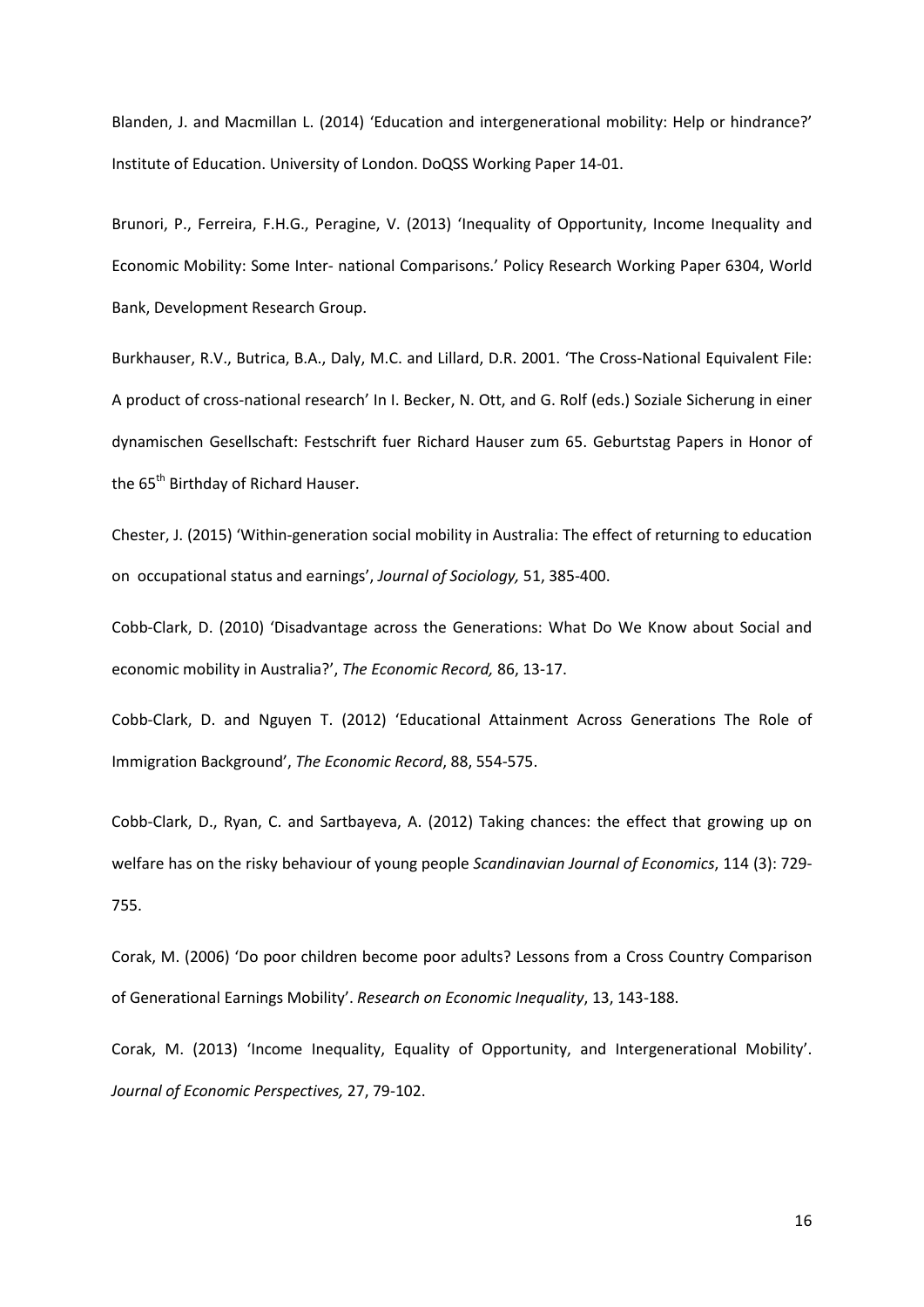Cingano, F. (2014), 'Trends in Income Inequality and its Impact on Economic Growth', OECD Social, Employment and Migration Working Papers, No. 163, OECD Publishing. [http://dx.doi.org/10.1787/5jxrjncwxv6j-en.](http://dx.doi.org/10.1787/5jxrjncwxv6j-en)

D'Addio, A. (2007) 'Intergenerational transmission of disadvantage: mobility or immobility across generations?' A review of the evidence for OECD countries, OECD Social, Employment and Migration Working Papers, no. 52.

Dearden, L., Machin, S. and Reed, H. (1997) 'Intergenerational mobility in Britain' *Economic Journal* 107, 47–64.

Doiron, D. (2012) 'Income inequality: a review of recent trends and issues', Academy Proceedings, Issue 2/2012, Academy of Social Sciences in Australia, Canberra.

Dunford, M. (2005) 'Growth, Inequality and Cohesion: A Comment on the Sapir Report' *Regional Studies,* 39, 972-978.

Ermisch, J., Jäntti, M., Smeeding , T.M. and Wilson, J.A. (2012). 'Advantage in Comparative Perspective.' In Ermisch, J., Jäntti, M., Smeeding, T.M. (eds.) *Parents to Children: The Intergenerational Transmission of Advantage*, Russell Sage Foundation, New York.

Garfinkel, I., Rainwater, L., and Smeeding, T. M. (2006), 'A Re-examination of Welfare States and Inequality in Rich Nations: How In-kind Transfers and Indirect Taxes Change the Story', *Journal of Policy Analysis and Management*, 25 (4), 897-919.

Grawe, Nathan D. (2004) 'Intergenerational Mobility for Whom? The Experience of High and Low Earnings Sons in International Perspective' In Miles Corak (editor) *Generational Income Mobility in North America and Europe*. Cambridge: Cambridge University Press.

Huang, Y., Perales, F., Western, M. (2015). 'Intergenerational Earnings Elasticity Revisited: How Does Australia Fare in Income Mobility?' Life Course Centre Working Paper Series 2015-14.

17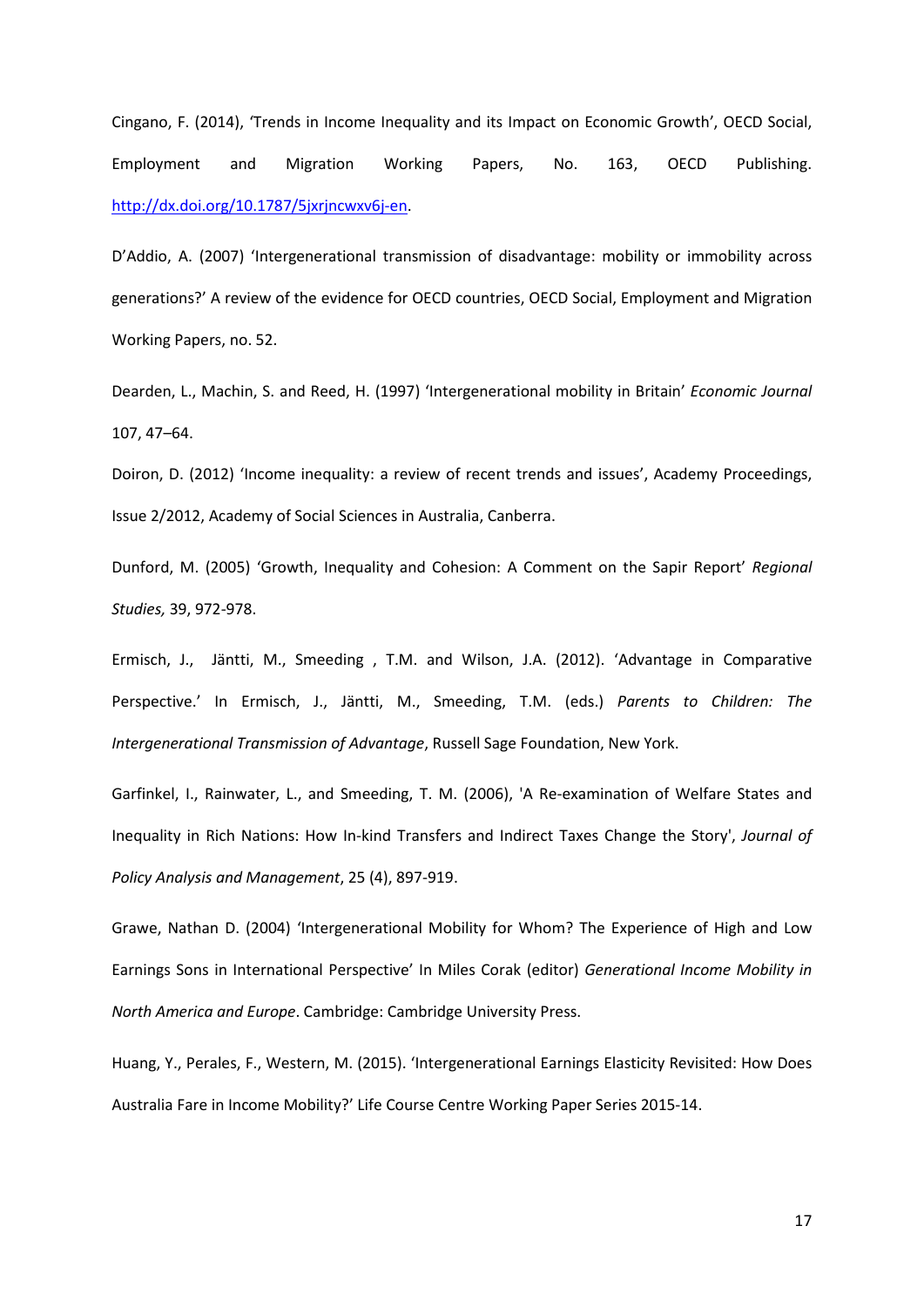Ichino, A., Karabarbounis, L., and Moretti, E. (2011). 'The Political Economy of Intergenerational Income Mobility' *Economic Inquiry*, 49, 47-69.

Jäntti, M and Jenkins, S. (2014) *Income Mobility*, ECINEQ Working Paper 2014 – 319.

Kawachi I, Kennedy BP, Lochner K, Prothrow-Stith D. (1997) 'Social capital, income inequality, and mortality' American Journal of Public Health, 87, 1491-1498.

Lee, C. and Solon, G. (2006) 'Trends in Intergenerational Income Mobility' NBER Working Paper 12007. Cambridge, MA: National Bureau of Economic Research.

Leigh, A. (2007) 'Intergenerational Mobility in Australia', *The B.E. Journal of Economic Analysis & Policy*, 7, 1-26.

Leigh, A. (2013) *Battles and Billionnaires. The Story of Inequality in Australia*. Black Inc. Collingwood Victoria.

Marks, GN and Mcmillan, J (2003), 'Declining inequality? The changing impact of socioeconomic background and ability on education in Australia', *The British Journal of Sociology*, 54, 453—71.

Nicoletti, C. and Ermisch, J. (2007) Intergenerational earnings mobility: changes across cohorts in Britain. *B.E. Journal of Economic Analysis and Policy* 7, 1682-1755.

OECD (2015) *In It Together: Why Less Inequality Benefits All*, OECD Publishing, Paris.

Redmond, G., Wong, M., Bradbury, B. and Katz, I. (2015) '*Intergenerational mobility: new evidence from the Longitudinal Surveys of Australian Youth'. N*ational Centre for Vocational Educational Research Report.

Roemer , J., Trannoi, A. (2013) 'Equality of Opportunity' In Atkinson, T. and Bourguignon, F. (eds.) *Handbook of Income Distribution*, 217-300. Amsterdam. North Holland. Elsevier.

Saunders, P. (2004) 'Examining recent Changes in income Distribution in Australia' *The Economic and Labor Relations Review*, 15, 51-73.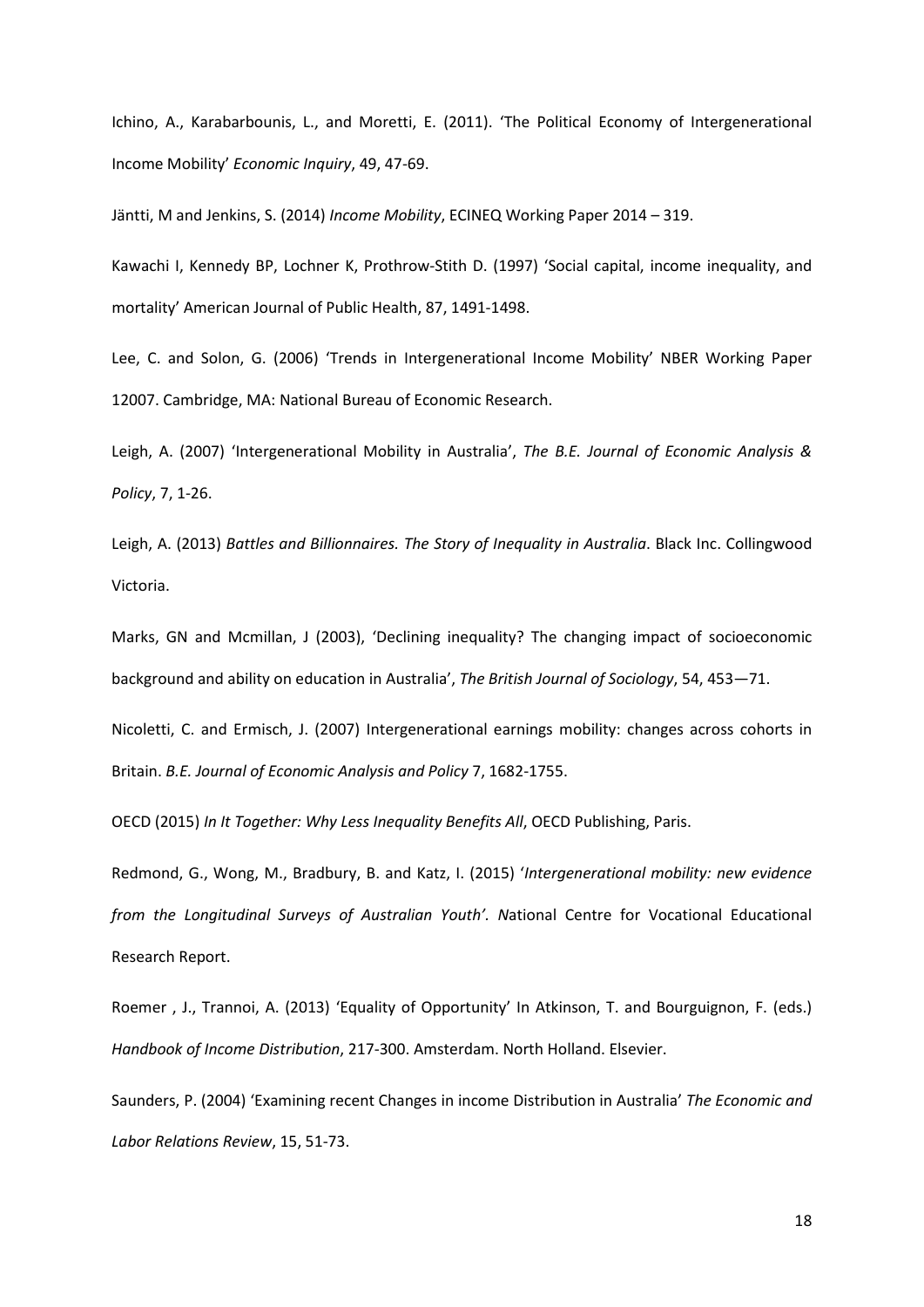Saunders, P. and B. Bradbury (2006), 'Monitoring Trends in Poverty and Income Distribution: Data, Methodology and Measurement' *The Economic Record*, 82, 341-364.

Saunders, P. and Siminski, P. (2005) 'Home Ownership and Inequality: Imputed Rent and Income Distribution in Australia' *Economic Papers* 24(4): 346-367.

Senate Community Affairs Committee Secretariat (2014) *Bridging our growing divide: inequality in Australia. The extent of income inequality in Australia*. Senate Printing Unit, Parliament House, Canberra.

Siminski, P. and Saunders, P. (2004) 'Accounting for Housing Costs in Regional Income Comparisons' *Australasian Journal of Regional Studies* 10(2): 139-156.

Whiteford, P. (2013) 'Australia: Inequality and prosperity and their impacts in a radical welfare state'. HC Coombs Policy Forum, Australian National University.

Wilkins R. and D. Warren (2012), 'Families, Incomes and Jobs, Volume 7: A Statistical Report on Waves 1 to 9 of the Household, Income and Labour Dynamics in Australia Survey', Melbourne Institute of Applied Economic and Social Research, The University of Melbourne.

Wilkinson, R. (2002). Unhealthy Societies. The Afflictions of Inequality. Routledge.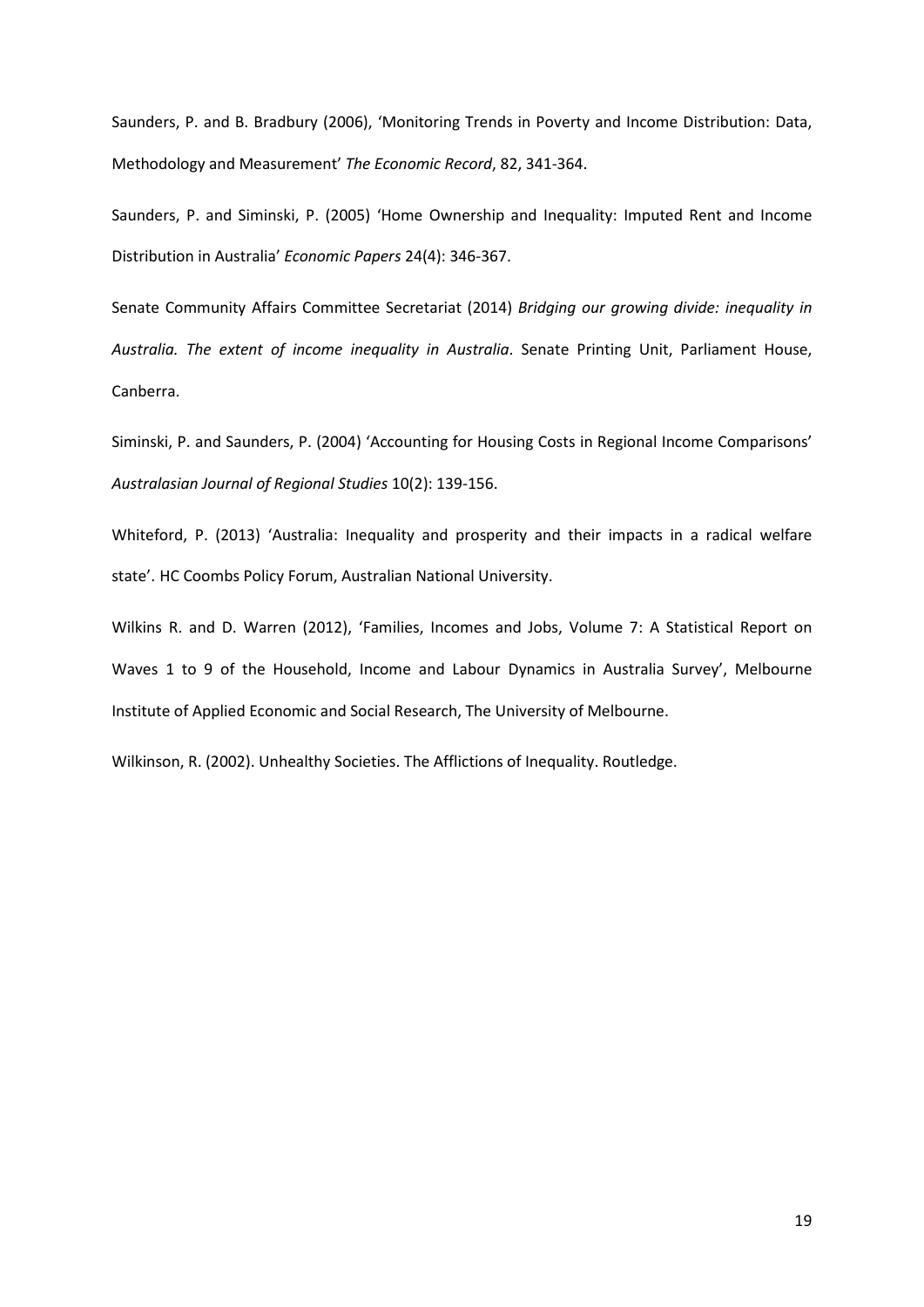#### **Table 1 Descriptive Statistics**

|                                          | Mean   | SD    |
|------------------------------------------|--------|-------|
| HILDA (2001-2012)                        |        |       |
| son's age                                | 39.27  | 8.51  |
| son's hourly earnings (A\$)              | 28.21  | 17.80 |
| father's predicted hourly earnings (A\$) | 25.59  | 11.27 |
| N                                        | 26,872 |       |

#### PSID (2001-2007)

| son's age                          | 38.96 | 8.79  |
|------------------------------------|-------|-------|
| son's hourly earnings (US\$)       | 26.05 | 66.16 |
| father's predicted hourly earnings |       |       |
| (US <sup>2</sup> )                 | 22.59 | 12.23 |
| N                                  | 5,767 |       |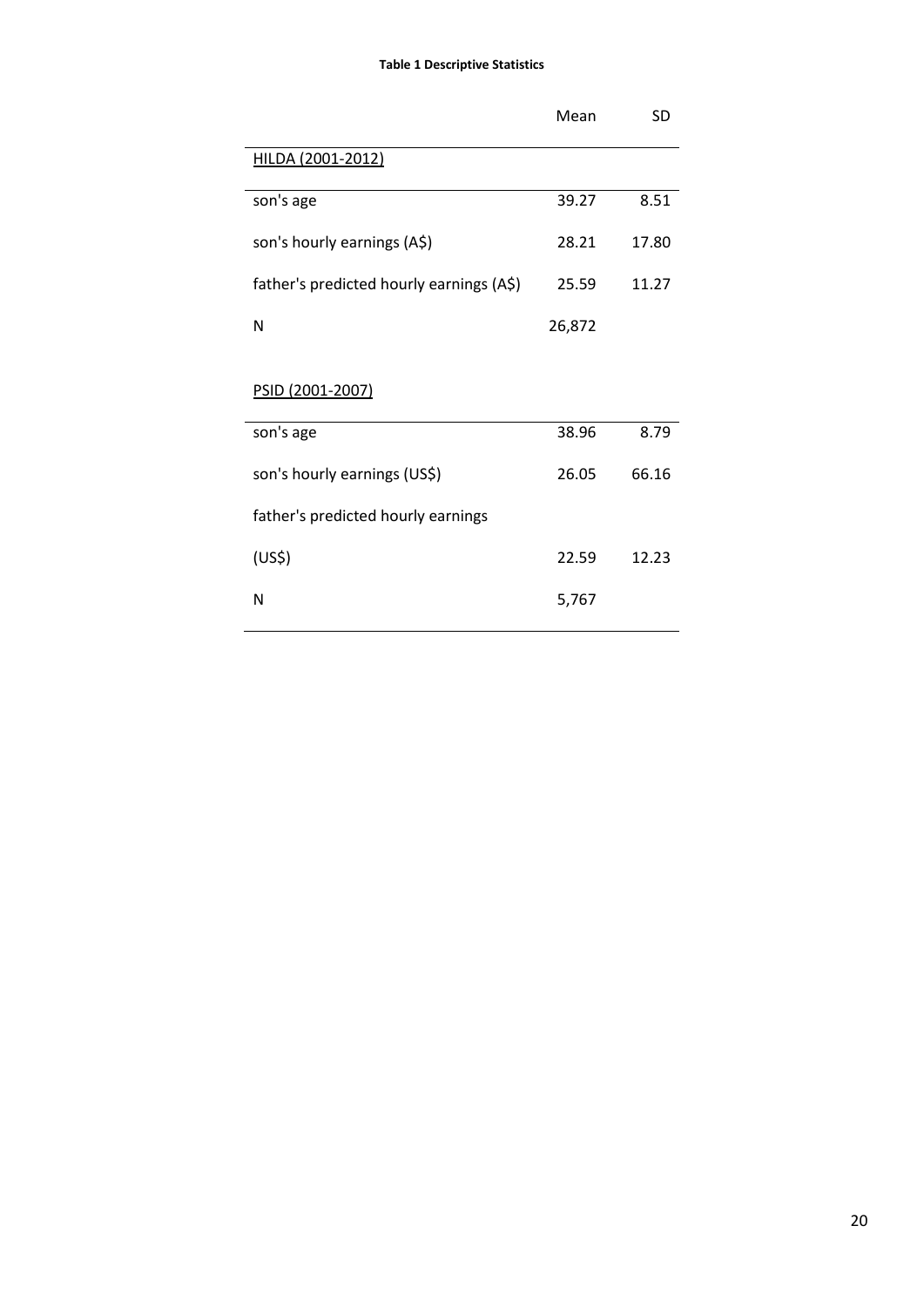| HILDA - unadjusted   | 2001  | 2002  | 2003  | 2004  | 2005  | 2006  | 2007  | 2008  | 2009  | 2010  | 2011  | 2012  | pooled |
|----------------------|-------|-------|-------|-------|-------|-------|-------|-------|-------|-------|-------|-------|--------|
| estimated elasticity | 0.171 | 0.222 | 0.192 | 0.174 | 0.230 | 0.305 | 0.249 | 0.185 | 0.236 | 0.235 | 0.261 | 0.272 | 0.227  |
| standard error       | 0.032 | 0.039 | 0.031 | 0.048 | 0.034 | 0.049 | 0.036 | 0.044 | 0.043 | 0.038 | 0.037 | 0.043 | 0.020  |
| ${\sf N}$            | 2,498 | 2,328 | 2,206 | 2,139 | 2,129 | 2,087 | 2,034 | 1,947 | 2,057 | 2,077 | 2,713 | 2,657 | 26,872 |
|                      |       |       |       |       |       |       |       |       |       |       |       |       |        |
| <b>PSID</b>          |       |       |       |       |       |       |       |       |       |       |       |       |        |
| estimated elasticity | 0.315 |       | 0.309 |       | 0.293 |       | 0.314 |       |       |       |       |       | 0.306  |
| standard error       | 0.070 |       | 0.050 |       | 0.047 |       | 0.043 |       |       |       |       |       | 0.035  |
| ${\sf N}$            | 1,404 |       | 1,363 |       | 1,515 |       | 1,485 |       |       |       |       |       | 5,767  |
|                      |       |       |       |       |       |       |       |       |       |       |       |       |        |
| HILDA - adjusted     |       |       |       |       |       |       |       |       |       |       |       |       |        |
| estimated elasticity | 0.265 | 0.343 | 0.296 | 0.269 | 0.355 | 0.472 | 0.385 | 0.285 | 0.365 | 0.363 | 0.404 | 0.421 | 0.350  |
| standard error       | 0.057 | 0.072 | 0.058 | 0.080 | 0.066 | 0.093 | 0.070 | 0.074 | 0.078 | 0.071 | 0.073 | 0.082 | 0.050  |

<span id="page-22-0"></span>Notes: This table shows various estimated intergenerational elasticities. The upper panel shows estimates for Australia using each wave of HILDA individually and in a pooled analysis. Father's income is imputed on the basis of reported father's occupation. Panel B shows comparable estimates for the United States. Panel C shows the HILDA results after applying an adjustment factor consistent with Corak's (2013) approach. The 95% Confidence Intervals shown are robust to heteroscedasticity and to clustering within individuals for the estimates where waves are pooled. The Confidence intervals shown in Panel C account for sampling variation in the (unadjusted) HILDA estimates and the sampling variation in the PSID estimates (The PSID estimates are used in the construction of the adjustment factor as described in the text).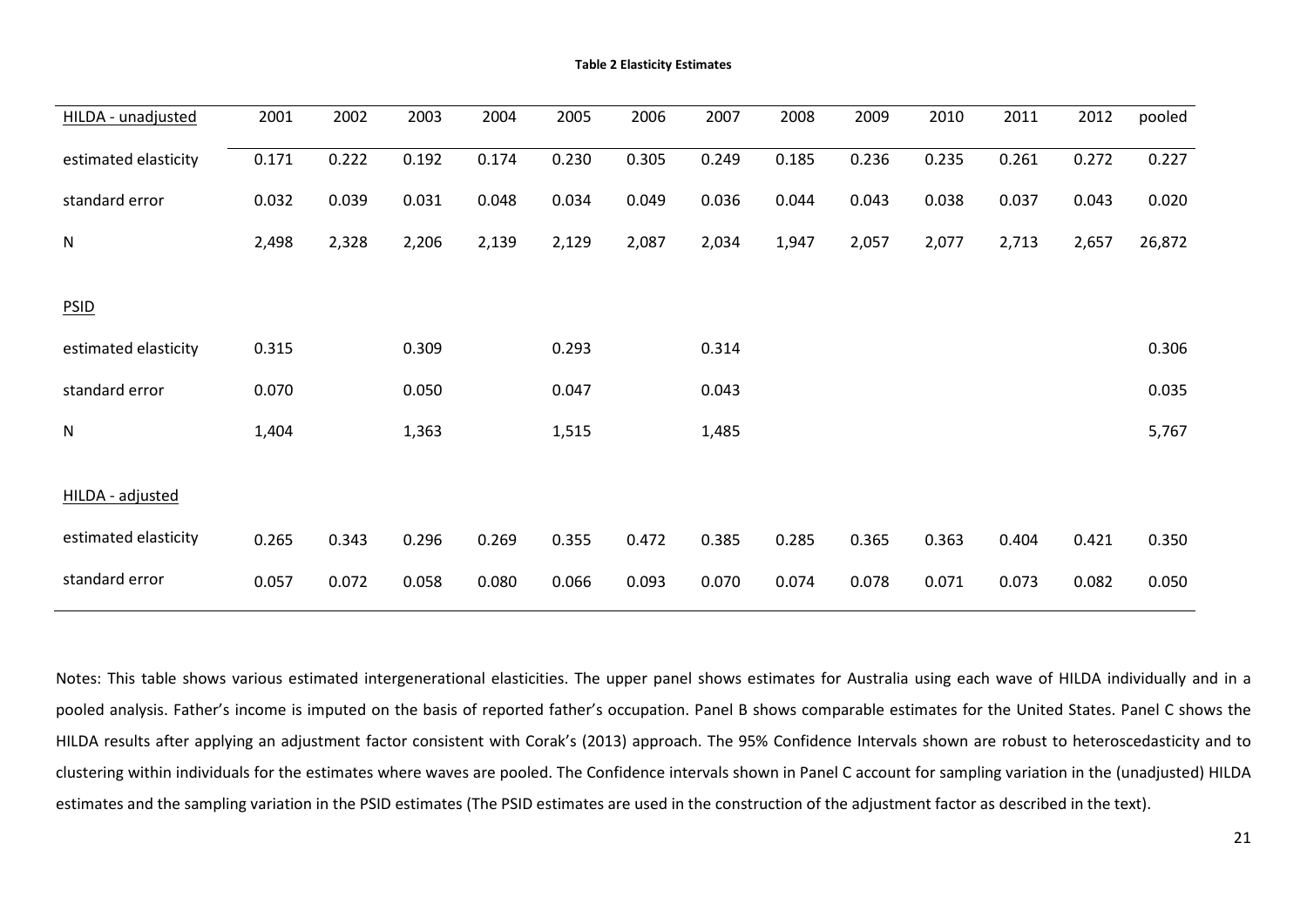<span id="page-23-0"></span>

Source: Corak (2013: Figure 1)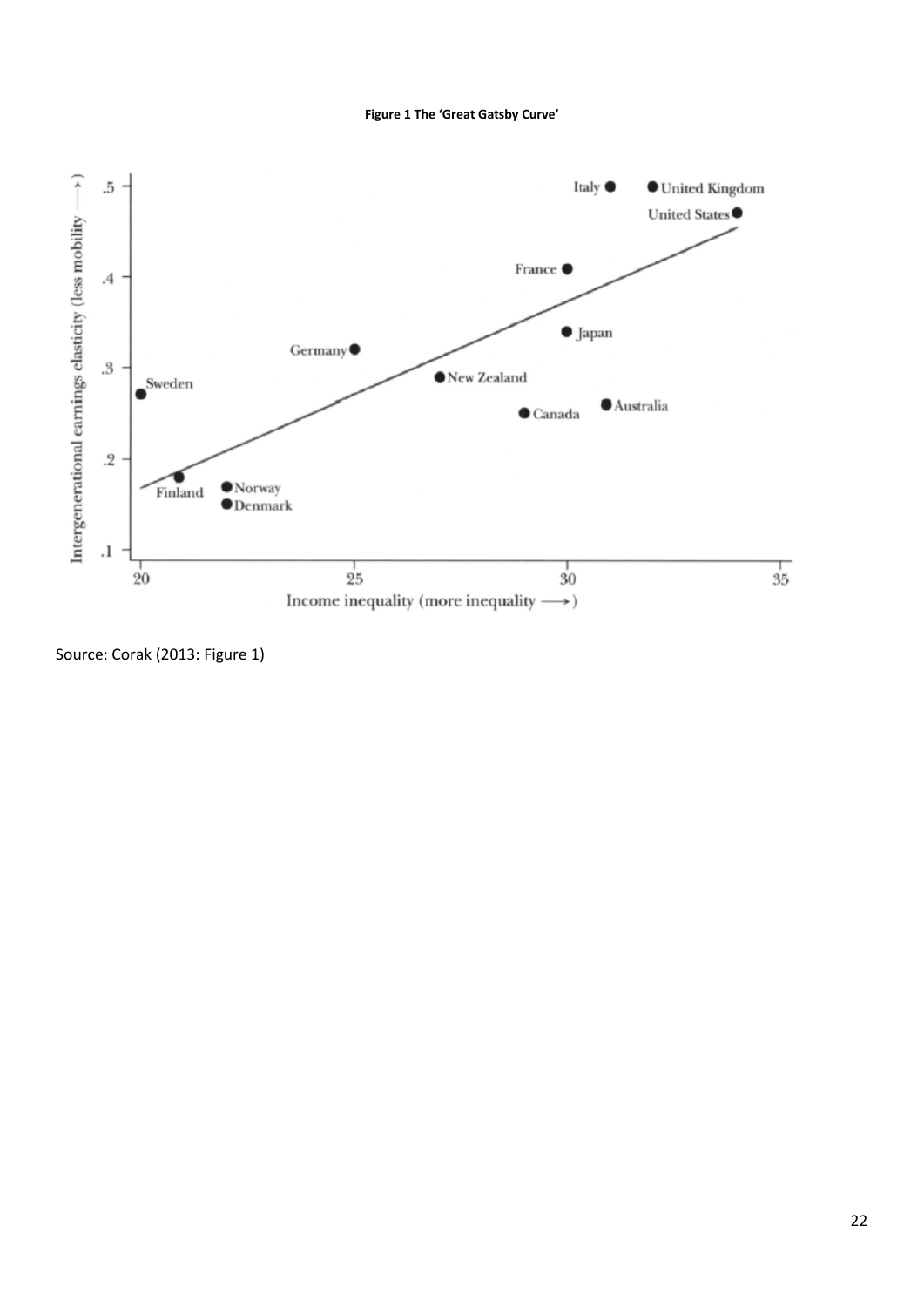#### **Figure 2 Estimates of Intergenerational Elasticity in Australia and the USA**

<span id="page-24-0"></span>

Panel A: HILDA (unadjusted)